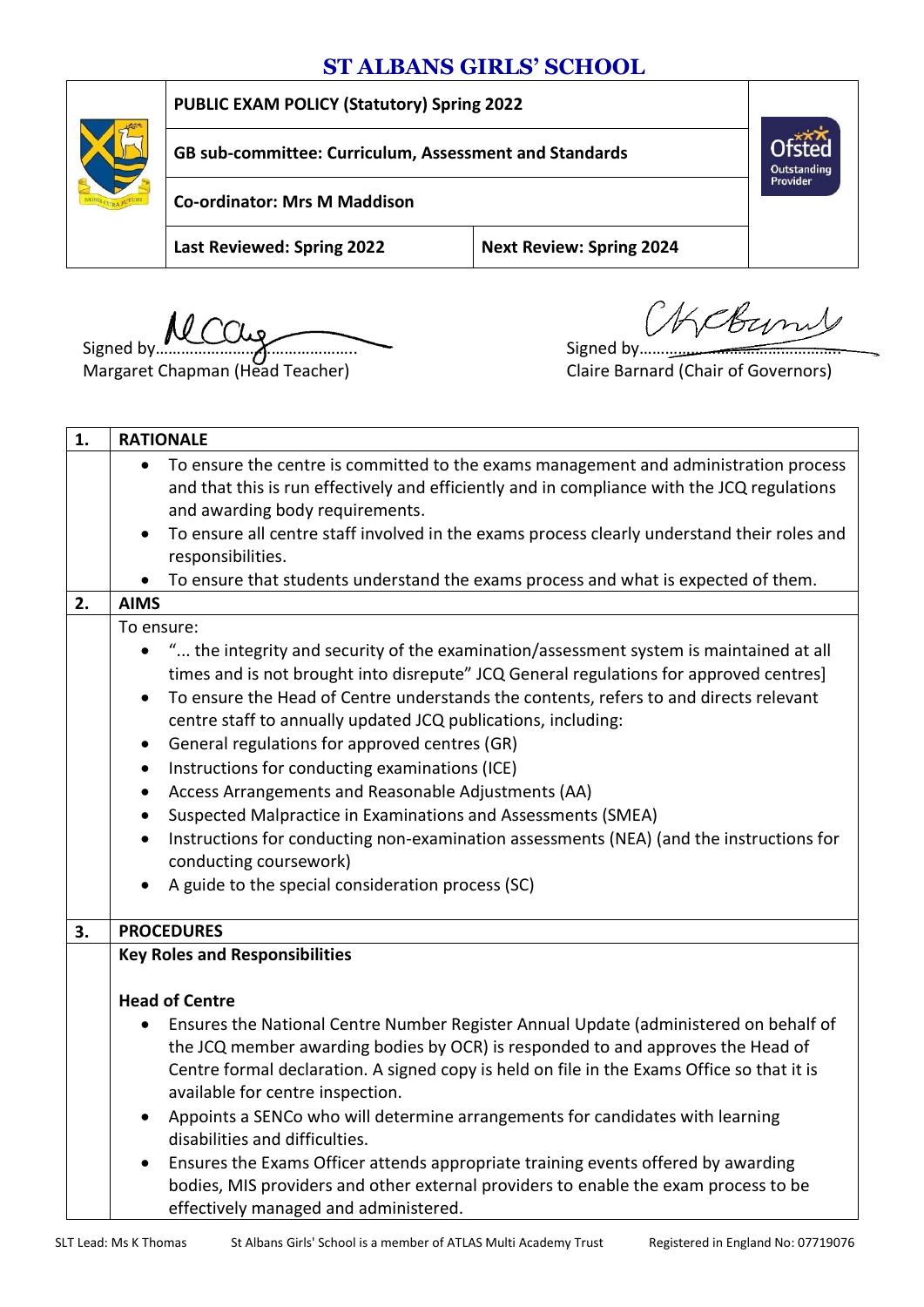- Ensures centre staff are supported and appropriately trained to undertake key tasks within the exams process.
- Ensures centre staff undertake key tasks within the exams process and meet internal deadlines set by the exam officer.
- Ensures "that a teacher who teaches the subject being examined, or a senior member of teaching staff who has had overall responsibility for the candidates preparation for the examination, **is not an invigilator during the examination or on-screen test**;" [[ICE](http://www.jcq.org.uk/exams-office/ice---instructions-for-conducting-examinations) 6].
- Ensures confidentiality and security within the examination process is managed according to JCQ and awarding body regulations, guidance and instructions.
- Ensures risks to the exam process are assessed and appropriate risk management processes and contingency plans are in place. These are outlined in the Emergency Evacuation and Exam Contingency Procedures 2021/2022.
- Ensures required internal appeals procedures are in place as outlined in the Appeals Against Internal and External Assessment of Work for External Qualifications Procedure.
- Ensures a disability procedure is in place for exams showing the centre's compliance with relevant legislation. This is an exam specific supplement to the centre-wide Special Educational Needs and Disabilities policy
- Ensures the centre has documented processes in place relating to access arrangements and reasonable adjustments. These can be found in the Exam Access Arrangements Procedure.
- Ensures staff are only entered for qualifications through the centre where entry through another centre is not available.
- Ensures the appropriate steps are taken where a candidate being entered for exams is related to a member of centre staff
- Ensures the centre has appropriate accommodation to support the size of the cohorts being taught including appropriate accommodation for candidates requiring access arrangements for exams and assessments
- Ensures confidentiality and security within the examination process is compliant with and managed according to JCQ and awarding body regulations, guidance and instructions including:
	- the location of the centre's secure storage facility in a secure room solely assigned to examinations for the purpose of administering secure examination materials
	- appropriate arrangements are in place to ensure that confidential materials are only delivered to authorised members of centre staff
	- access to the secure room and secure storage facility is restricted to the authorised 2-4 key holders
	- the relevant awarding body is immediately informed if the security of question papers or confidential supporting instructions is put at risk
	- that arrangements are in place to check that the correct question paper packets are opened by authorised members of centre staff
- Through taking an ethical approach and working proactively to avoid malpractice among students and staff takes all reasonable steps to prevent the occurrence of any malpractice (which includes maladministration) before, during the course of and after examinations have taken place
- Ensures irregularities are investigated and informs the awarding bodies of any cases of alleged, suspected or actual incidents of malpractice or maladministration, involving a candidate or a member of staff, are reported to the awarding body immediately
- Ensures risks to the exam process are assessed and appropriate risk management processes/contingency plans are in place (that allow the senior leadership team to act immediately in the event of an emergency or staff absence)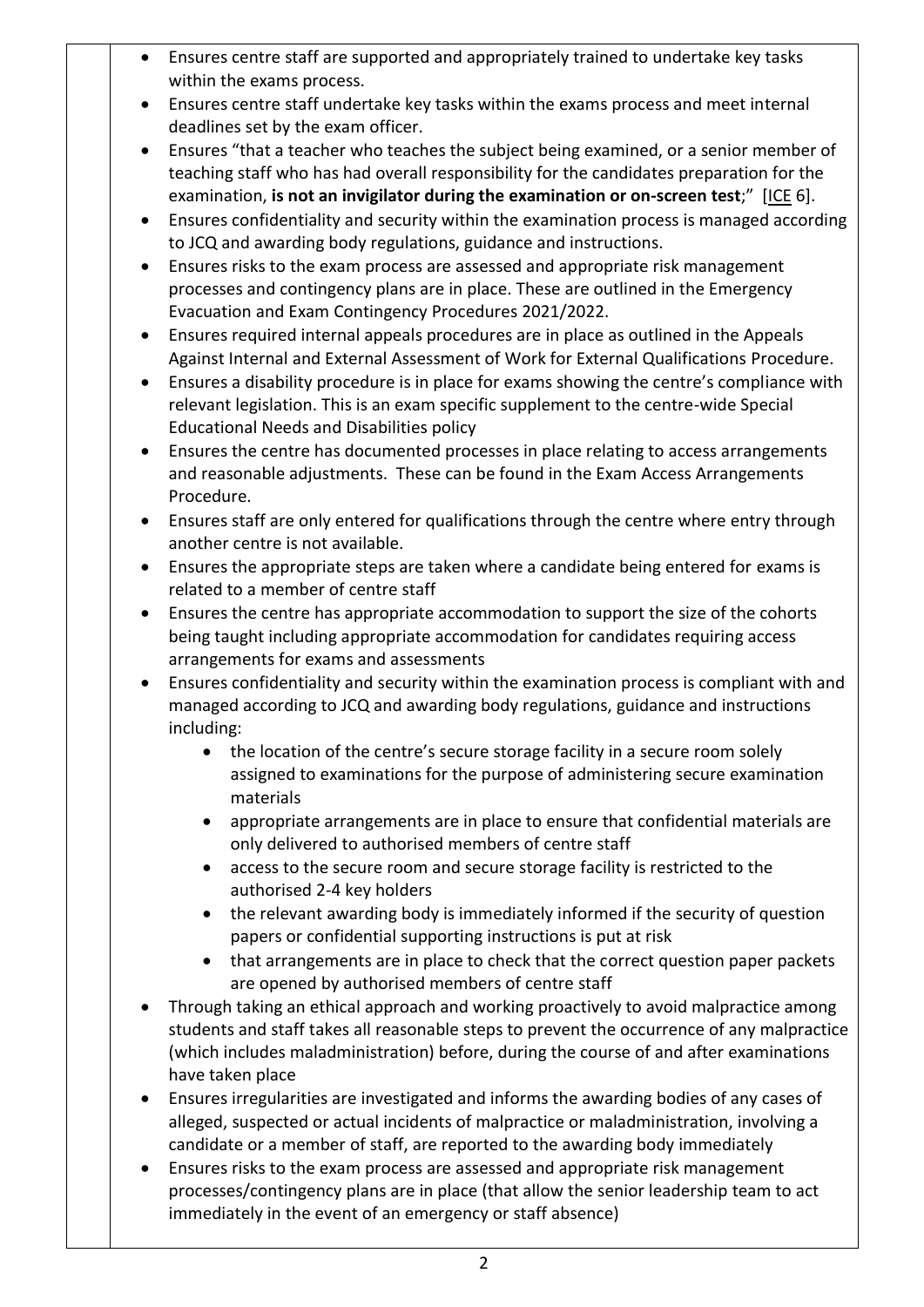#### **Exams Officer**

Understands the contents of annually updated JCQ publications including:

*[General regulations for approved centres](http://www.jcq.org.uk/exams-office/general-regulations) [Instructions for conducting examinations](http://www.jcq.org.uk/exams-office/ice---instructions-for-conducting-examinations) [Suspected Malpractice in Examinations](http://www.jcq.org.uk/exams-office/malpractice) and Assessments [Post-results services](http://www.jcq.org.uk/exams-office/post-results-services) Access Arrangements and Reasonable Adjustments Instructions for conducting non-examination assessments*

- Is familiar with the contents of annually updated information from awarding bodies on administrative procedures, key tasks, key dates and deadlines.
- Ensures key tasks are undertaken and key dates and deadlines met.
- Recruits, trains and deploys a team of internal/external invigilators; appoints lead invigilators, as required.
- Works with the SENCo to ensure invigilators supervising access arrangement candidates and those acting as a facilitator supporting access arrangement candidates fully understand the respective role and what is and is not permissible in the exam room.
- Supports the head of centre in ensuring that awarding bodies are informed of any declaration/conflict of interest involving candidates and relevant members of centre staff before the published deadline for entries and maintains records that confirm the measures taken/protocols in place to mitigate any potential risk to the integrity of the qualifications affected.
- Briefs other relevant centre staff where they may be involved in the receipt and dispatch of confidential exam materials on the requirements for maintaining the integrity and confidentiality of the exam materials

### **Senior Leaders**

 Are familiar with the contents, refer to and direct relevant centre staff to annually updated JCQ publications including:

*[General regulations for approved centres](http://www.jcq.org.uk/exams-office/general-regulations) [Instructions for conducting examinations](http://www.jcq.org.uk/exams-office/ice---instructions-for-conducting-examinations) [Access Arrangements and Reasonable Adjustments](http://www.jcq.org.uk/exams-office/access-arrangements-and-special-consideration/regulations-and-guidance) [Suspected Malpractice in Examinations and Assessments](http://www.jcq.org.uk/exams-office/malpractice) [Instructions for conducting non-examination assessments](http://www.jcq.org.uk/exams-office/non-examination-assessments)* (and the instructions for conducting coursework) A guide to the special consideration process

### **SENCo**

- Understands the contents, refers to and directs relevant centre staff to annually updated JCQ publications including: *[Access Arrangements and Reasonable Adjustments](http://www.jcq.org.uk/exams-office/access-arrangements-and-special-consideration/regulations-and-guidance)*
- Leads on the access arrangements and reasonable adjustments process (referred to in this policy as 'access arrangements').
- If not the qualified access arrangements assessor, works with the person appointed, on all matters relating to assessing candidates and ensures the correct procedures are followed.
- Presents when requested by a JCQ Centre Inspector, evidence of the assessor's qualification.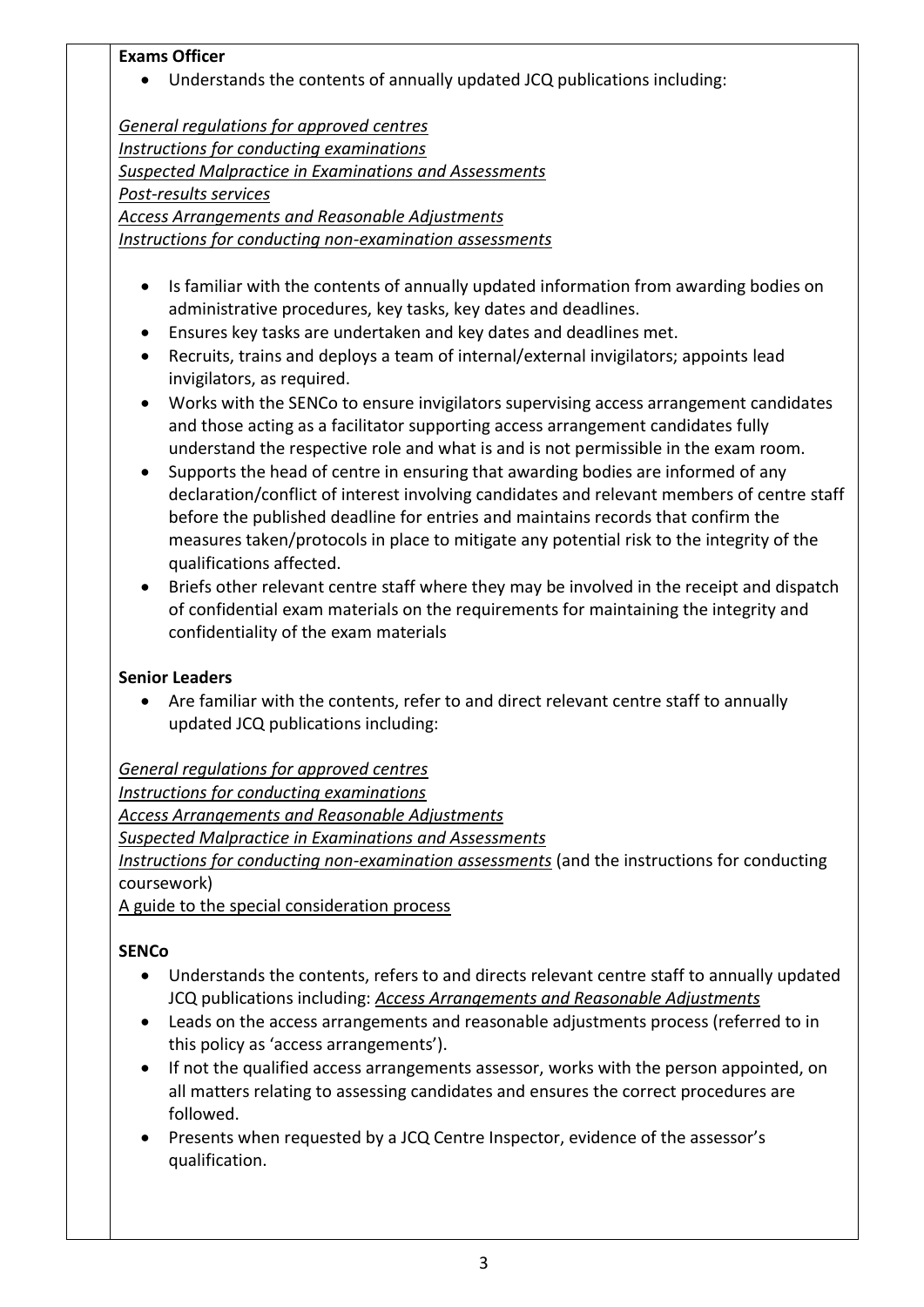# **Curriculum Leader/ Head of department (HoD)**

- Ensures teaching staff undertake key tasks, as detailed in this policy, within the exams process (exam cycle) and meet internal deadlines set by the examination officer and SENCo.
- Ensures teaching staff keep themselves updated with awarding body subject and teacherspecific information to confirm effective delivery of qualifications
- Ensures teaching staff attend relevant awarding body training and update events.

# **Teaching staff**

- Undertake key tasks, as detailed in this policy, within the exams process and meet internal deadlines set by the Exams Officer and SENCo.
- Keep updated with awarding body subject and teacher-specific information to confirm effective delivery of qualifications.
- Attend relevant awarding body training and update events.

# **Invigilators**

- Attend/undertake training, update, briefing and review sessions as required.
- Provide information as requested on their availability to invigilate.
- Sign a confidentiality and security agreement and confirm whether they have any current maladministration/malpractice sanctions applied to them.

## **Reception staff**

- Support the Exams Officer in the receipt and dispatch of confidential exam materials and follow the requirements for maintaining the integrity and confidentiality of the exam materials
- **Site staff**
- Support the examination officer in relevant matters relating to exam rooms and resources.

# **Candidates**

 Where applicable in this policy, the term 'candidates' refers to candidates and/or their parents/carers.

# **The Exam Cycle**

The exams management and administration process that needs to be undertaken for each **exam series** is often referred to as the **exam cycle** and relevant tasks required within this grouped into the following stages:

- planning
- entries
- pre-exams
- exam time
- results and post-results
- This policy identifies roles and responsibilities of centre staff within this cycle.

| 4. | <b>Planning: Roles and Responsibilities</b>                                               |  |  |
|----|-------------------------------------------------------------------------------------------|--|--|
|    | <b>Information Sharing</b>                                                                |  |  |
|    | <b>Head of Centre</b>                                                                     |  |  |
|    | Directs relevant centre staff to annually updated JCQ publications including<br>$\bullet$ |  |  |
|    | General regulations for approved centres<br>$\bullet$                                     |  |  |
|    | Instructions for conducting examinations                                                  |  |  |

*[Access Arrangements and Reasonable Adjustments](http://www.jcq.org.uk/exams-office/access-arrangements-and-special-consideration/regulations-and-guidance)*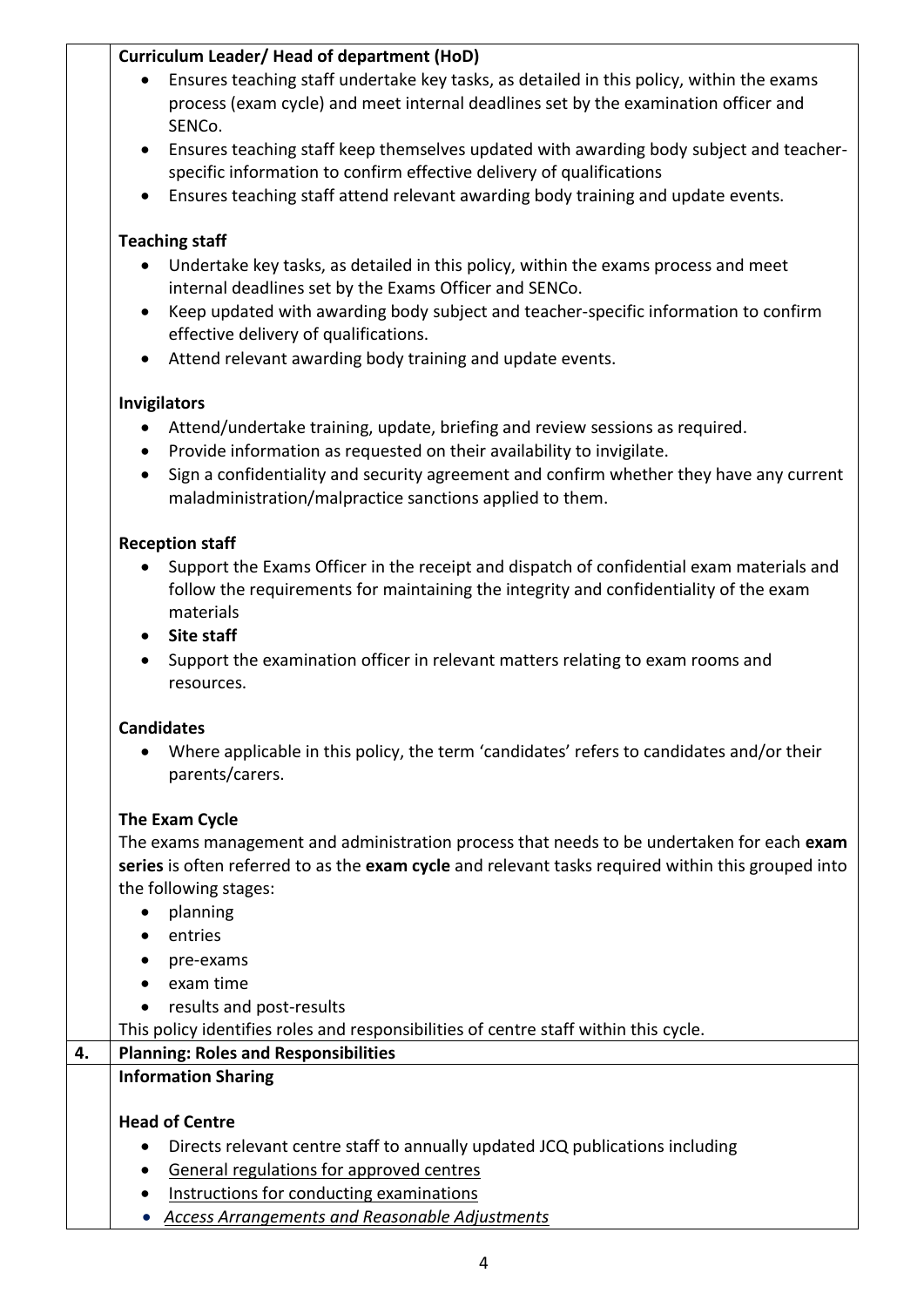|  | • Suspected Malpractice in Examinations and Assessments |
|--|---------------------------------------------------------|
|--|---------------------------------------------------------|

 *[Instructions for conducting non-examination assessments](http://www.jcq.org.uk/exams-office/non-examination-assessments)* (and the instructions for conducting controlled assessment and coursework)

## **Exams Officer**

- Signposts relevant centre staff to JCQ publications and awarding body documentation relating to the exams process that has been updated.
- Signposts relevant centre staff to JCQ information that should be provided to candidates.
- As the centre administrator, approves relevant access rights for centre staff to access awarding body secure extranet sites.

## **Information Gathering**

## **Exams Officer**

- Undertakes an annual information gathering exercise in preparation for each new academic year to ensure data about all qualifications being delivered is up to date and correct.
- Collates all information gathered into one central point of reference.
- Researches awarding body guidance to identify administrative processes, key tasks, key dates and deadlines for all relevant qualifications.
- Produces an annual exams plan of key tasks and key dates to ensure all external deadlines can be effectively met; informs key centre staff of internal deadlines.
- Collects information on internal exams to enable preparation for and conduct of exams.

## **Curriculum Leader/ Head of department (HoD)**

- Responds (or ensures teaching staff respond) to requests from the examination officer on information gathering.
- Meets the internal deadline for the return of information.
- Informs the examination officer of any changes to information in a timely manner minimising the risk of late or other penalty fees being incurred by an awarding body.
- Notes the internal deadlines in the annual exams plan and directs teaching staff to meet these.

| 5. | <b>Access Arrangements</b>                                                                                                                                                                                                                                                                                                                                                                                                                                                                                                                                           |  |  |  |
|----|----------------------------------------------------------------------------------------------------------------------------------------------------------------------------------------------------------------------------------------------------------------------------------------------------------------------------------------------------------------------------------------------------------------------------------------------------------------------------------------------------------------------------------------------------------------------|--|--|--|
|    | <b>Head of Centre</b>                                                                                                                                                                                                                                                                                                                                                                                                                                                                                                                                                |  |  |  |
|    | Ensures there is appropriate accommodation for candidates requiring access<br>$\bullet$<br>arrangements in the centre for all examinations and assessments<br>Ensures a written process is in place to not only check the qualification(s) of the<br>$\bullet$<br>appointed assessor(s) but that the correct procedures are followed as per Chapter 7 of<br>the JCQ publication Access Arrangements and Reasonable Adjustments<br>• Ensures the SENCo is fully supported in effectively implementing access arrangements<br>and reasonable adjustments once approved |  |  |  |
|    | <b>SENCO</b>                                                                                                                                                                                                                                                                                                                                                                                                                                                                                                                                                         |  |  |  |
|    | • Assesses candidates (or works with the appointed access arrangements assessor) to<br>identify access arrangements requirements                                                                                                                                                                                                                                                                                                                                                                                                                                     |  |  |  |
|    | Gathers evidence and liaises with the Exams Officer to support the need for access<br>$\bullet$<br>arrangements for a candidate                                                                                                                                                                                                                                                                                                                                                                                                                                      |  |  |  |
|    | Liaises with teaching staff to gather evidence of normal way of working of an affected<br>$\bullet$<br>candidate                                                                                                                                                                                                                                                                                                                                                                                                                                                     |  |  |  |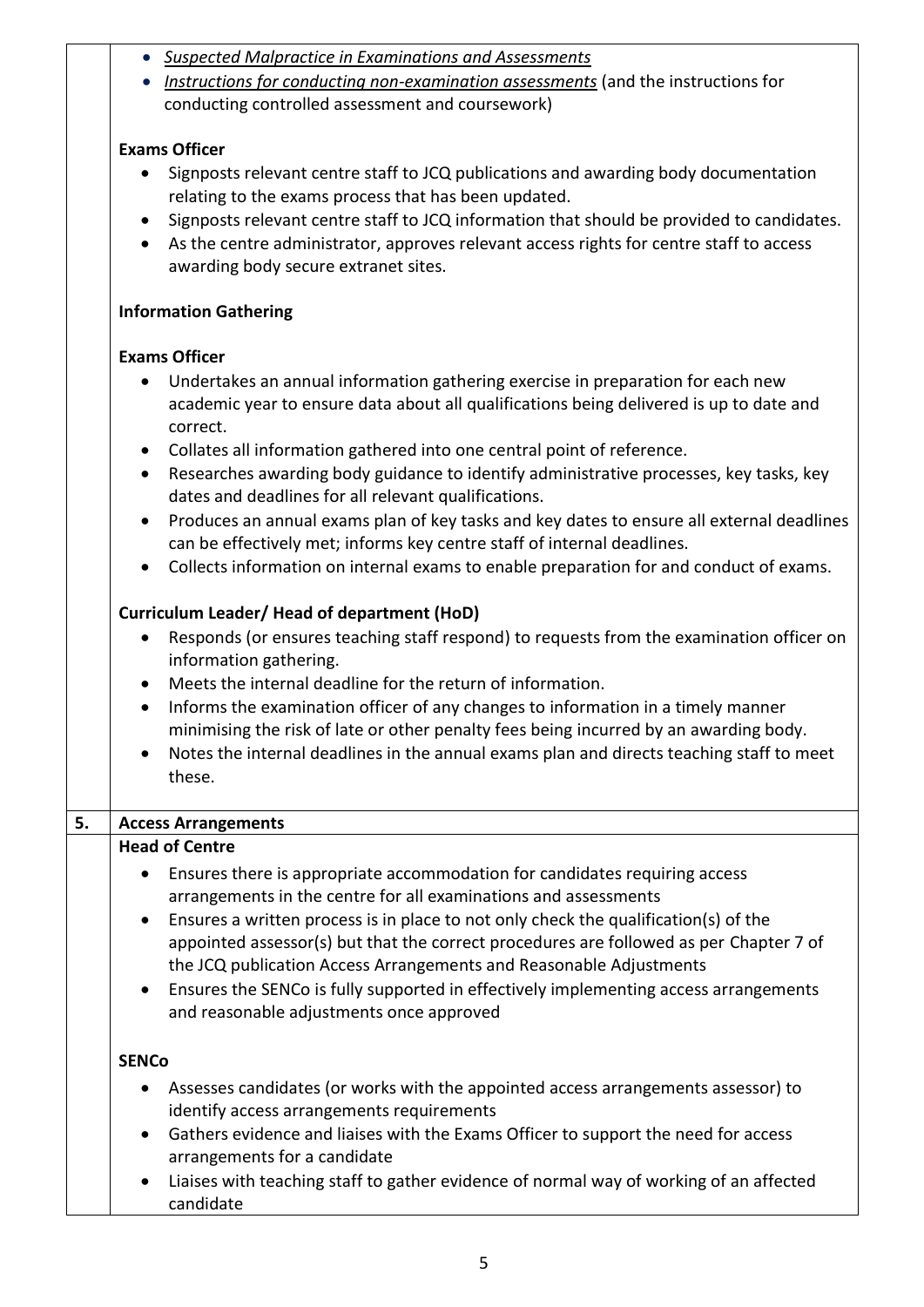- Determines candidate eligibility for arrangements or adjustments that are centredelegated
- Gathers signed Personal data consent, Privacy Notice (AAO) and Data Protection confirmation forms (candidate personal data consent form) from candidates where required
- Applies for approval with the Exams Officer through Access arrangements online (AAO), via the Centre Admin Portal (CAP), where required or through the awarding body where qualifications sit outside the scope of AAO
- Keeps a file for each candidate of all required documentation and evidence for JCQ inspection purposes
- Employs good practice in relation to the Equality Act 2010
- Liaises with the Exams Officer regarding exam time arrangements for access arrangement candidates
- Ensures staff appointed to facilitate access arrangements for candidates are appropriately trained and understand the rules of the particular arrangement(s) and keeps a record of the content of training provided to facilitators for the required period
- Works with the Exams Officer to ensure invigilators and facilitators fully understand the respective role and what is and is not permissible in the exam room.
- Provides and annually reviews a centre procedure on the use of word processors in exams and assessments. Current procedures can be found in the Word Processing Procedure.
- Ensures criteria for candidates granted separate invigilation within the centre is clear, meets JCQ regulations and best meets the needs of individual candidates and remaining candidates in main exam rooms. The Exam Anxiety Procedure details the school's procedures.

## **Exam Officer**

- Liaises with the SENCo to ensure all candidates that require access arrangements have these in place for both internal and public examinations
- Ensures all invigilators have access arrangement training
- Liaises with the SENCo to simultaneously make Access Arrangement applications
- Ensures information gathering documentation is available during exam series to gather evidence such as History of Evidence forms

### **Senior Leaders, Curriculum Leaders, Teaching staff**

Support the SENCo in identifying and implementing appropriate access arrangements

### **Internal Assessment**

### **Head of Centre**

- Ensures an internal appeals procedure is in place for a candidate (or parent/carer) to appeal against an internally assessed marks. Details of this process can be found in the Appeals Against Internal and External Assessment of Work for External Qualifications Procedure.
- Ensures a non-examination assessment procedure is in place for GCE and GCSE qualifications. Details of this can be found in the Non-Examination Assessment Procedure.
- Ensures any irregularities relating to the production of work by candidates are investigated and dealt with internally if discovered prior to a candidate signing the authentication statement (where required) or reported to the awarding body if a candidate has signed the authentication statement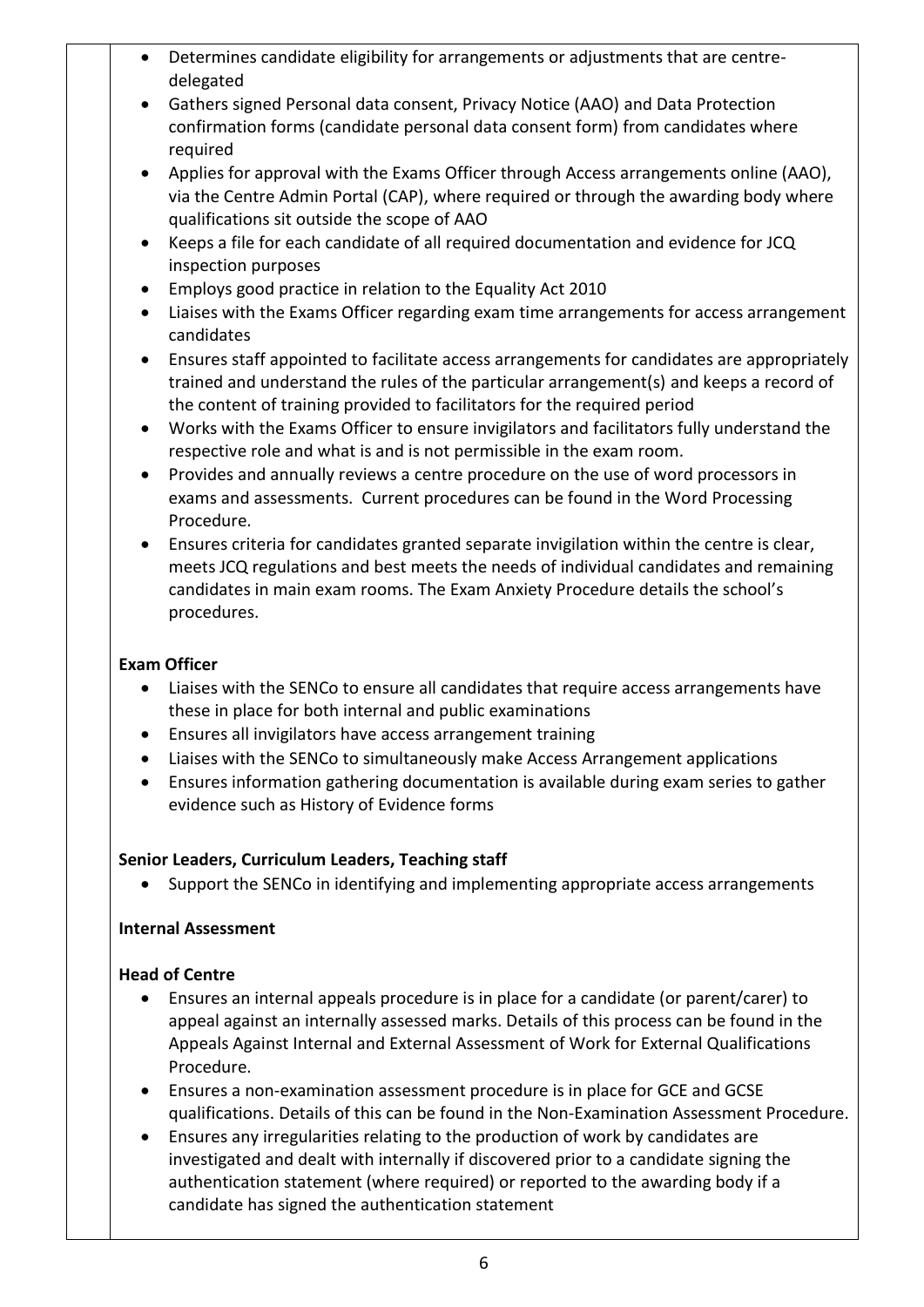#### **Senior Leaders**

- Ensure teaching staff have the necessary and appropriate knowledge, understanding, skills, and training to set tasks, conduct task taking, and to assess, mark and authenticate candidates' work.
- Ensure appropriate internal moderation, standardisation and verification processes are in place.

## **Curriculum Leader/ Head of Department (HoD)**

- Ensures teaching staff delivering OCR Cambridge Nationals, Entry Level Certificate or Project qualifications follow JCQ *[Instructions for conducting controlled assessments](http://www.jcq.org.uk/exams-office/controlled-assessments/)* and the specification provided by the awarding body.
- Ensures teaching staff delivering GCE & GCSE specifications follow JCQ *[Instructions for](http://www.jcq.org.uk/exams-office/non-examination-assessments)  [conducting non-examination assessments](http://www.jcq.org.uk/exams-office/non-examination-assessments)* and the specification provided by the awarding body.
- For other qualifications, ensures teaching staff follow appropriate instructions issued by the awarding body.
- Ensure teaching staff inform candidates of their centre assessed marks as a candidate may request a review of the centre's marking before marks are submitted to the awarding body

## **Teaching Staff**

- Ensure appropriate instructions for conducting internal assessment are followed.
- Ensure candidates are aware of JCQ and awarding body information for candidates on producing work that is internally assessed.
- Ensure candidates are informed of their centre assessed marks as a candidate may request a review of the centre's marking before marks are submitted to the awarding body

### **Exams Officer**

 Identifies relevant key dates and administrative processes that need to be followed in relation to internal assessment

### **Invigilation**

### **Head of centre**

- Ensures relevant support is provided to the examination officer in recruiting, training and deploying a team of invigilators.
- Determines if additional invigilators will be deployed in practical exams in addition to the subject teacher to ensure the supervision of candidates is maintained at all times

- Liaises with Human Resources to recruit additional invigilators where required to effectively cover all exam periods/series' throughout the academic year.
- Collects information on new recruits to identify if they have invigilated previously and if any current maladministration/malpractice sanctions are applied to them.
- Provides a training event for new invigilators on the instructions for conducting exams and an annual update event for the existing invigilators so that they are aware of any changes in a new academic year before they are allocated to invigilate and exam.
- Ensures invigilators supervising access arrangement candidates understand their role (and the role of a facilitator who may be supporting a candidate) and the rules and regulations of the access arrangement(s).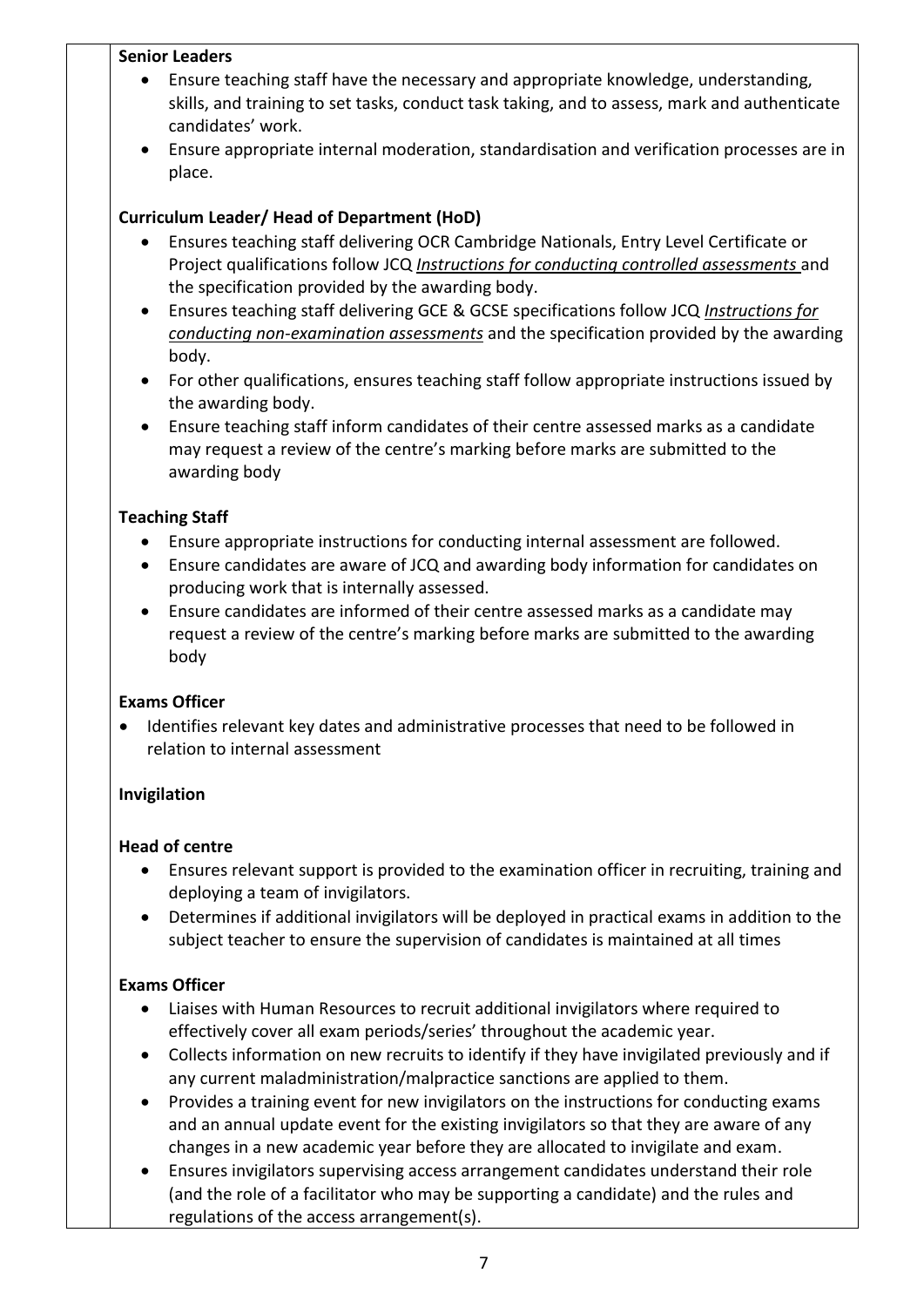|    | Ensures invigilators are briefed on the access arrangement candidates in their exam room                                                                                                                                  |  |  |  |
|----|---------------------------------------------------------------------------------------------------------------------------------------------------------------------------------------------------------------------------|--|--|--|
|    | (and that these candidates are identified on the seating plan) and confirms invigilators                                                                                                                                  |  |  |  |
|    | understand what is and what is not permissible                                                                                                                                                                            |  |  |  |
|    | Ensures invigilators are made aware of the Equality Act 2010 and are trained in disability<br>$\bullet$                                                                                                                   |  |  |  |
|    | issues.                                                                                                                                                                                                                   |  |  |  |
|    | Collects evaluation of training to inform future events.                                                                                                                                                                  |  |  |  |
| 6. | <b>Entries: Roles and Responsibilities</b>                                                                                                                                                                                |  |  |  |
|    | <b>Estimated Entries</b>                                                                                                                                                                                                  |  |  |  |
|    |                                                                                                                                                                                                                           |  |  |  |
|    | <b>Exams Officer</b>                                                                                                                                                                                                      |  |  |  |
|    | Requests estimated or early entry information, where this may be required by awarding<br>٠<br>bodies, from Curriculum Leaders in a timely manner to ensure awarding body external<br>deadlines for submission can be met. |  |  |  |
|    | <b>Estimated Entries Collection and Submission Procedure</b>                                                                                                                                                              |  |  |  |
|    | In the Summer Term the Exams Officer asks Curriculum Leaders to detail the specification<br>$\bullet$                                                                                                                     |  |  |  |
|    | and courses they intend to run for the forthcoming year. They need to ensure they have                                                                                                                                    |  |  |  |
|    | completed the relevant information required on the form and indicated the projected<br>number of students taking the course.                                                                                              |  |  |  |
|    | The Exam Office will re-evaluate this information at the start of the Spring Term before<br>$\bullet$                                                                                                                     |  |  |  |
|    | submitting details to the Awarding bodies.                                                                                                                                                                                |  |  |  |
|    |                                                                                                                                                                                                                           |  |  |  |
|    | <b>Curriculum Leader/ Head of Department (HoD)</b>                                                                                                                                                                        |  |  |  |
|    | Provides entry information requested by the Examination Officer to the internal deadline                                                                                                                                  |  |  |  |
|    | Informs the Examination Officer immediately of any subsequent changes to information                                                                                                                                      |  |  |  |
|    | <b>Final Entries</b>                                                                                                                                                                                                      |  |  |  |
|    | <b>Exams Officer</b>                                                                                                                                                                                                      |  |  |  |
|    | Requests final entry information from Curriculum Leaders/ Heads of department (HoD) in                                                                                                                                    |  |  |  |
|    | a timely manner to ensure awarding body external deadlines for submission can be met                                                                                                                                      |  |  |  |
|    | Informs Curriculum Leaders/Heads of department (HoD) of subsequent deadlines for<br>$\bullet$                                                                                                                             |  |  |  |
|    | making changes to final entry information without charge                                                                                                                                                                  |  |  |  |
|    | Confirms with Curriculum Leaders/Heads of department (HoD) final entry information<br>$\bullet$                                                                                                                           |  |  |  |
|    | that has been submitted to awarding bodies                                                                                                                                                                                |  |  |  |
|    | Ensures as far as possible that entry processes minimise the risk of entries or registrations<br>$\bullet$                                                                                                                |  |  |  |
|    | being missed reducing the potential for late or other penalty fees being charged by                                                                                                                                       |  |  |  |
|    | awarding bodies                                                                                                                                                                                                           |  |  |  |
|    | <b>Final Entries Collection and Submission Procedure</b>                                                                                                                                                                  |  |  |  |
|    | The Exams Officer distributes pre-populated subject mark sheets with proposed student<br>$\bullet$                                                                                                                        |  |  |  |
|    | entries to Curriculum Leaders for checking and confirmation                                                                                                                                                               |  |  |  |
|    | Once completed student Statement of Entries are produced and distributed to all<br>$\bullet$                                                                                                                              |  |  |  |
|    | students and parents/carers via their Edulink accounts.                                                                                                                                                                   |  |  |  |
|    | Statement of entries have to be checked by the candidate and parent/carer and a<br>$\bullet$                                                                                                                              |  |  |  |
|    | declaration of confirmation form submitted via Edulink.                                                                                                                                                                   |  |  |  |
|    | All Statement of entries have to be confirmed by the requested deadline. Any<br>$\bullet$                                                                                                                                 |  |  |  |
|    | amendments are implemented by the Exams Officer before entries are electronically                                                                                                                                         |  |  |  |
|    | submitted to the Awarding Bodies.                                                                                                                                                                                         |  |  |  |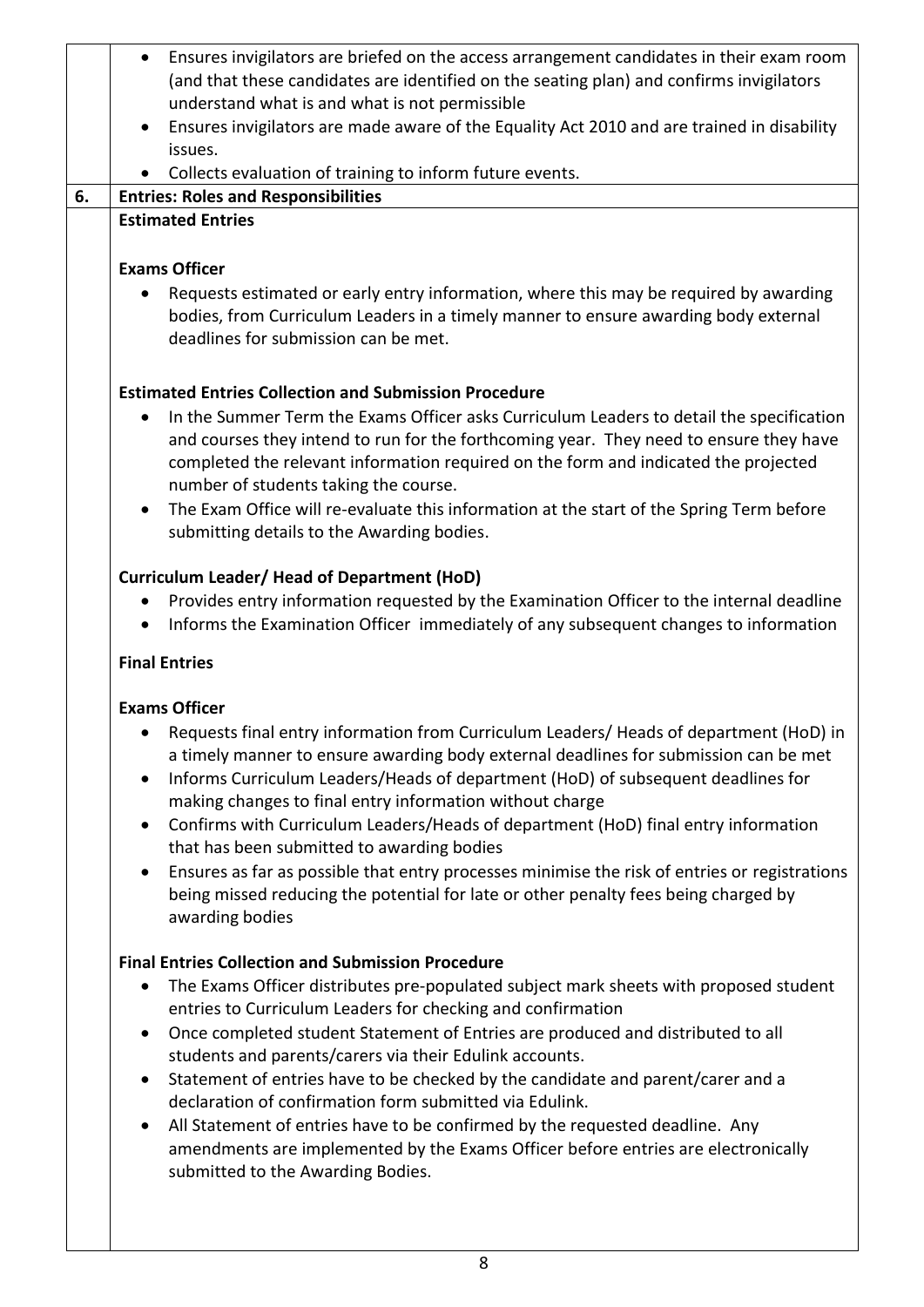## **Curriculum Leader**/Heads of department (HoD)

- Provides information requested by the Exams Officer to the internal deadline
- Informs the Exams Officer immediately, or at the very least prior to the deadlines, of any subsequent changes to final entry information, which includes:
	- changes to candidate personal details
	- amendments to existing entries
	- withdrawals of existing entries
	- submits details of any new entries
- Checks final entry submission information provided by the Exams Officer and confirms information is correct

## **Exam Fee Charges**

Further details can be found in the Charging and Remissions Policy

# **Late Entries**

## **Exams Officer**

- Has clear entry procedures in place to minimise the risk of late entries
- Charges any late or other penalty fees to departmental budgets unless directed otherwise

## **Curriculum Leader**/Heads of department (HoD)

Minimises the risk of late entries by

- following procedures identified by the Exams Officer in relation to making final entries on time
- meeting internal deadlines identified by the Exams Officer for making final entries

## **Re-sit entries**

- Resit application forms are available to candidates from December.
- Details of charging procedures can be found in the Charging/Remissions Policy.

# **Private candidates**

- Private entries are managed by the Examination Office. A private candidate is a student studying for a qualification who is not enrolled at St Albans Girls' School.
- Private candidates can only sit examinations at St Albans Girls School that are currently being offered by the school.
- Private candidates cannot take examinations that have a coursework element.
- A meeting takes place between candidates and a member of the Examination Office to talk through the Examination Procedures before any decision is made regarding acceptance of application.
- It is the private candidate's responsibility to check the Statement of Entry and inform the Exams Office of any necessary amendment within seven days of receipt.
- On submission of exam entries the private candidate will be issued with a Statement of Entry, a Personal Timetable and a Student Handbook outlining the centre's examination procedures.

# **Transfer of Credit**

- Candidates may be eligible to transfer components between awarding organisations.
- Learner eligibility is outlined in JCQ Notice to Centres Transfer of credit
- Meets the awarding body deadline for requesting transfer of credit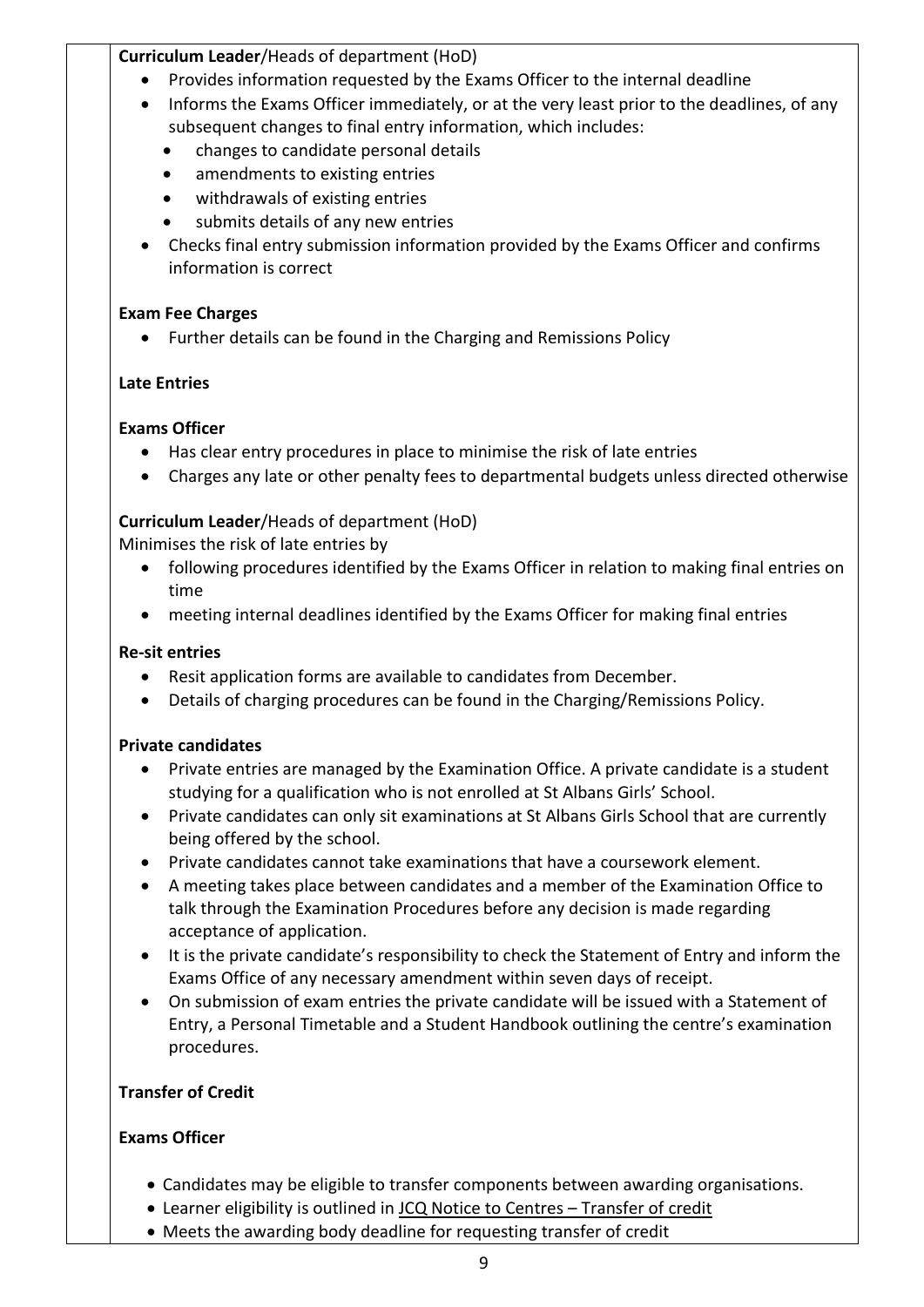|                        | <b>Teaching Staff</b>                                                                                                                                                                                                                                                                                                                                                            |  |  |  |
|------------------------|----------------------------------------------------------------------------------------------------------------------------------------------------------------------------------------------------------------------------------------------------------------------------------------------------------------------------------------------------------------------------------|--|--|--|
|                        | Identify affected candidates to the Examination Officer                                                                                                                                                                                                                                                                                                                          |  |  |  |
|                        | <b>Pre-Exams: Roles and Responsibilities</b>                                                                                                                                                                                                                                                                                                                                     |  |  |  |
|                        | <b>Access Arrangements</b>                                                                                                                                                                                                                                                                                                                                                       |  |  |  |
| <b>SENCo</b>           |                                                                                                                                                                                                                                                                                                                                                                                  |  |  |  |
| $\bullet$<br>$\bullet$ | Ensures appropriate arrangements, adjustments and adaptations are in place to facilitate<br>access to exams/assessment for candidates where they are disabled within the meaning<br>of the Equality Act (unless a temporary emergency arrangement is required at the time of<br>an exam)<br>Ensures a candidate is involved in any decisions about arrangements, adjustments and |  |  |  |
|                        | /or adaptations that may be put in place for him/her                                                                                                                                                                                                                                                                                                                             |  |  |  |
| $\bullet$              | Ensures exam information (JCQ information for candidates' information, individual exam                                                                                                                                                                                                                                                                                           |  |  |  |
|                        | timetable etc.) is adapted where this may be required for a disabled candidate to access it                                                                                                                                                                                                                                                                                      |  |  |  |
|                        | <b>Briefing candidates</b>                                                                                                                                                                                                                                                                                                                                                       |  |  |  |
|                        | <b>Exams Officer:</b>                                                                                                                                                                                                                                                                                                                                                            |  |  |  |
| $\bullet$              | Attends student assemblies to ensure all students are briefed on their forthcoming exam<br>procedures                                                                                                                                                                                                                                                                            |  |  |  |
| $\bullet$              | Issues individual exam timetable information to candidates and informs candidates of any<br>contingency day awarding bodies may identify in the event of national or local disruption<br>to exams                                                                                                                                                                                |  |  |  |
| $\bullet$              | Issues relevant JCQ information for candidates' documents                                                                                                                                                                                                                                                                                                                        |  |  |  |
| $\bullet$              | Where relevant, issues relevant awarding body information to candidates                                                                                                                                                                                                                                                                                                          |  |  |  |
| $\bullet$              | Issues centre exam information to candidates including information on:<br>exam timetable clashes<br>٠                                                                                                                                                                                                                                                                            |  |  |  |
|                        | arriving late for an exam<br>٠                                                                                                                                                                                                                                                                                                                                                   |  |  |  |
|                        | absence or illness during exams<br>٠                                                                                                                                                                                                                                                                                                                                             |  |  |  |
|                        | what equipment is/is not provided by the centre                                                                                                                                                                                                                                                                                                                                  |  |  |  |
|                        | food and drink in exam rooms                                                                                                                                                                                                                                                                                                                                                     |  |  |  |
|                        | when and how results will be issued and the staff that will be available<br>the post-results services and how the centre deals with requests from candidates<br>when and how certificates will be issues                                                                                                                                                                         |  |  |  |
|                        | Access to scripts, review of results and appeals procedures                                                                                                                                                                                                                                                                                                                      |  |  |  |
| $\bullet$<br>$\bullet$ | Candidates are made aware of the enquiries about results process and the access to<br>script service in an assembly before the start of the Public Examination Series.<br>The options available to the students is also outlined in their Student Exam Handbook.<br>Details of the enquiries and results and access to script process is outlined.                               |  |  |  |
| $\bullet$              | Guidance on the enquires about results process is included in their results envelopes in<br>addition to a Review of Results (RoR) request form with up to date fees.                                                                                                                                                                                                             |  |  |  |
| $\bullet$              | The Appeals Against Internal and External Assessment of Work for External Qualifications                                                                                                                                                                                                                                                                                         |  |  |  |
|                        | Procedure is on the school website and students are guided to this in their Exam<br>Handbook should they feel it is necessary.                                                                                                                                                                                                                                                   |  |  |  |
|                        | <b>Dispatch of Exam Scripts</b>                                                                                                                                                                                                                                                                                                                                                  |  |  |  |
|                        | <b>Exams Officer</b>                                                                                                                                                                                                                                                                                                                                                             |  |  |  |
| $\bullet$              | Identifies and confirms arrangements for the dispatch of candidate exam scripts with the<br>DfE 'yellow label service' or the awarding body where qualifications sit outside the scope                                                                                                                                                                                           |  |  |  |

of the service.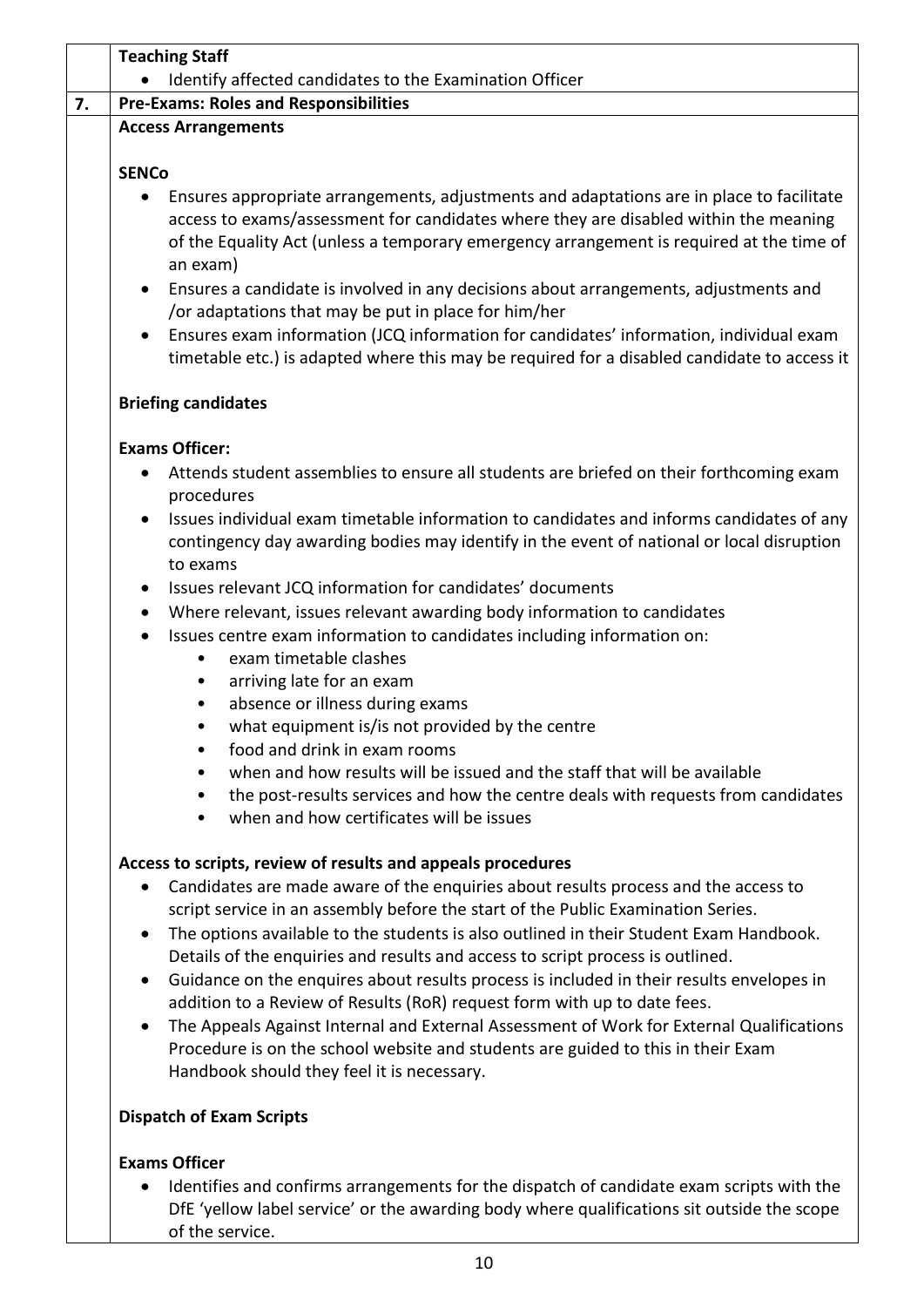#### **Internal assessment**

## **Head of centre**

 Ensures procedures are in place for candidates to appeal internally assessed marks or request a review of the centre's marking of an assessment (when a centre is required to make reviews available). Details can be found in the Appeals against Internal and External Assessment of Work for External Qualifications Procedure.

# **SENCo**

 Liaises with teaching staff and examination officer to implement appropriate access arrangements for candidates undertaking internal assessments

# **Teaching Staff**

- Support the SENCo in implementing appropriate access arrangements for candidates undertaking internal assessments
- Ensure candidates are informed of internal assessment decisions prior to marks being submitted to awarding bodies

# **Curriculum Leader/Head of department (HoD)**

- Ensures teaching staff provide marks for internally assessed components of qualifications to the Exams Officer in order to meet the internal deadline
- Ensures teaching staff authenticate candidates' work to the awarding body requirements
- Ensures teaching staff provide required samples of work for moderation to the Exams Officer to meet the internal deadline

# **Exams Officer**

- Inputs marks together with the Curriculum Leader and submits marks and samples to awarding bodies/moderators to meet the external deadline
- Keeps a record to track what has been sent
- Logs moderated work returned to the centre
- Ensures teaching staff are aware of the requirements in terms of retention and subsequent disposal of candidates' work

# **Candidates**

Authenticate their work as required by the awarding body

# **Invigilation**

- Provides an invigilation handbook and briefs invigilators accordingly
- Deploys invigilators effectively to exam rooms throughout an exam series (including the provision of a roving invigilator where a candidate and invigilator [acting as a practical assistant, reader or scribe] are accommodated on a 1:1 basis to enter the room at regular intervals in order to observe the conducting of the exam, ensuring all relevant rules are being adhered to and supporting the practical assistant/reader and/or scribe in maintaining the integrity of the exam)
- Allocates invigilators to exam rooms (or where supervising candidates due to a timetable clash) according to the required ratios
- Liaises with the SENCo regarding the facilitation and invigilation of access arrangement candidates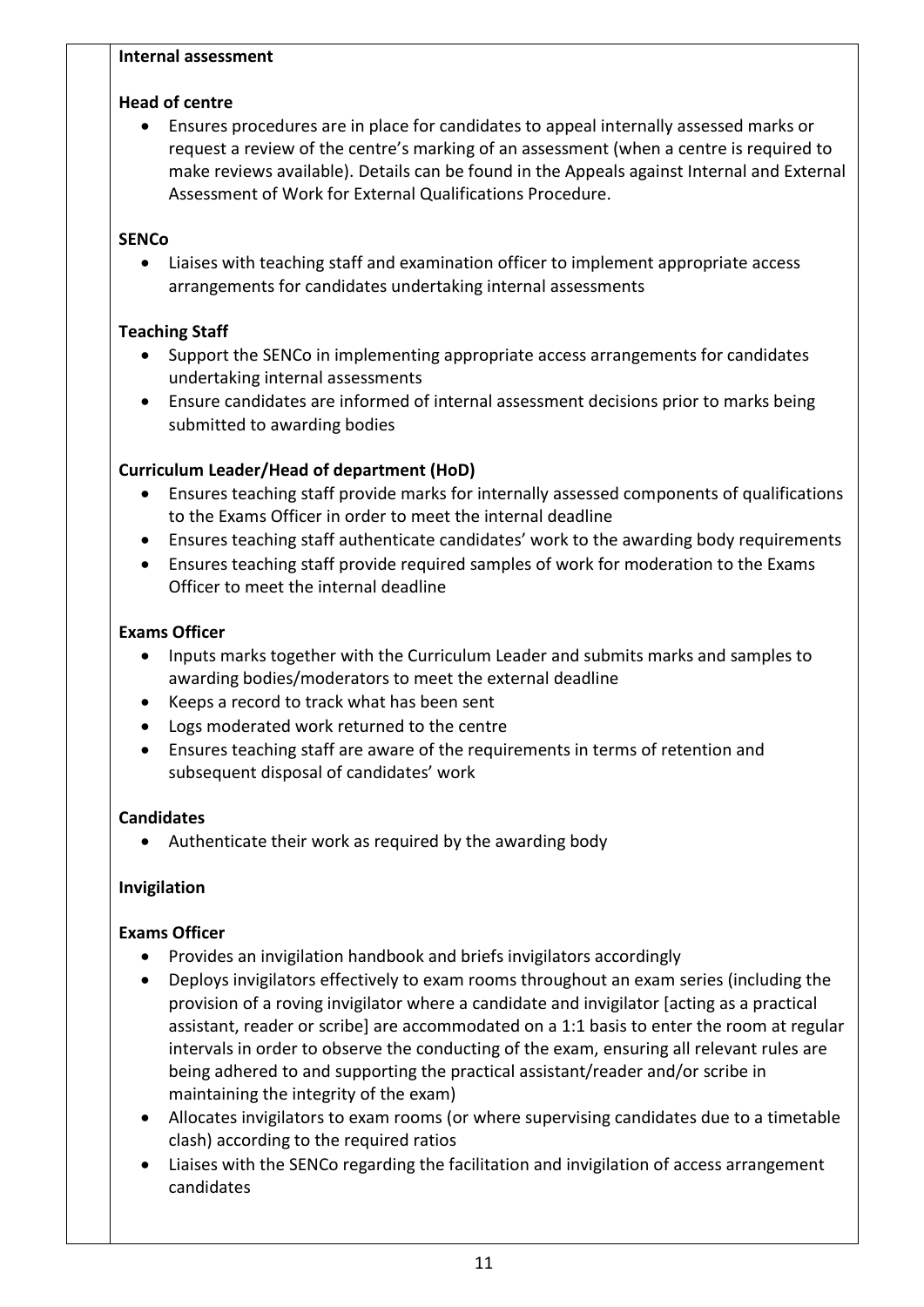#### **SENCo**

- Liaises with the Exams Officer regarding facilitation and invigilation of access arrangement candidates
- Will meet with the inspector when requested to provide documentary evidence regarding access arrangement candidates and address any questions, the inspector may raise

## **Invigilators**

 Provide information as requested on their availability to invigilate throughout an exam series

## **JCQ Inspection Visit**

## **Exams Officer or Senior Leader**

 Accompanies the Inspector throughout the course of his or her centre visit, including inspection of the centre's secure storage facility.

## **Seating and Identifying Candidates in Exam Rooms**

### **Exams Officer**

- Provides seating plans for exam rooms according to JCQ and awarding body requirements (and ensures candidates with access arrangements are identified on the seating plan)
- Ensures invigilators follow the procedure for identifying candidates:
- All candidates from St Albans Girls' School have a desk label with photo identification.
- All 6<sup>th</sup> Form candidates need to wear their school lanyards.
- Any  $6<sup>th</sup>$  Form consortium student must bring identification. If they do not have a school lanyard, they must bring another form of photo identification such as a provisional or full driving licence, a passport or any other form of photo identification.
- Private candidates must bring a passport or driving licence.
- All external candidates' identification is checked by an invigilator before admission to the exam hall.
- External candidates need to ensure their identification is clearly displayed on their exam desks.
- Provides seating plans for invigilators for each exam room according to JCQ and awarding body requirements
- Seating plans are also displayed outside each examination room for candidates
- Any seating changes are marked on the invigilator and display seating plans in addition to the internal examination registers.

### **Invigilators**

- Follow the procedure for verifying candidate identity provided by the Exams Officer
- Seat candidates in exam rooms as instructed by the Exams Officer on the seating plan

# **Security of Exam Materials**

- Confirms appropriate arrangements are in place to ensure that confidential materials are only delivered to those authorised by the head of centre.
- Ensures a log is kept recording the receipt of confidential materials at the point of delivery to the centre.
- Ensure arrangements are in place for confidential materials be transferred immediately to the Exams Office secure storage room until they can be removed from the dispatch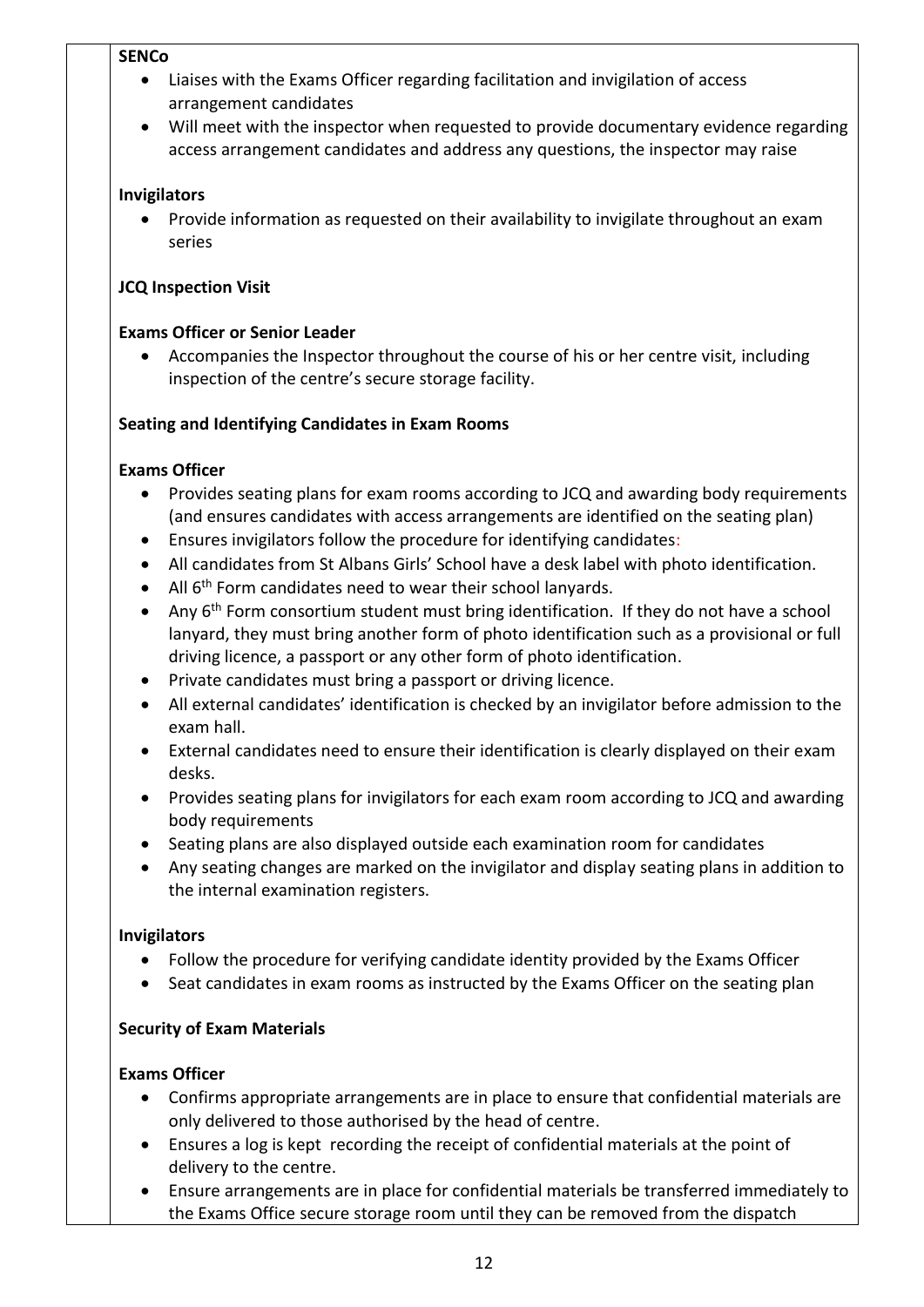packaging, checked in the secure room and stored in the secure facility in timetable order.

- Has in place a recording system to track confidential materials taken from or returned to secure storage throughout the time the material is confidential.
- Receives, checks and securely stores question papers and other exam materials, including answer booklets and formula booklets according to JCQ and awarding body requirements

## **Reception Staff**

 Follow the process to log confidential materials delivered to/received by the centre to the point materials are issued to authorised staff to be transferred immediately to the secure storage facility.

## **Teaching Staff**

 Adhere to the process to record the secure movement of confidential materials taken from or returned to secure storage throughout the time the material is confidential

## **Timetabling and Rooming**

## **Exams Officer**

- Produces a master centre exam timetable for each exam series
- Identifies and resolves candidate exam timetable clashes according to the regulations
- Identifies exam rooms and specialist equipment requirements
- Allocates invigilators to exam rooms (or where supervising candidates due to an exam timetable clash) according to required ratios
- Liaises with site staff to ensure exam rooms are set up according to JCQ and awarding body requirements
- Liaises with the SENCo regarding rooming of access arrangement candidates
- Liaises with IT Support to ensure any IT support is in place for the examinations; this is particularly important for Modern Foreign Languages, Media and Music examinations.
- Liaises with the Office Manager to ensure the appropriate rooming is in place for both internal and public examinations and that staff are clear about any re-rooming that may be necessary

### **SENCo**

- Liaises with the examination officer regarding rooming of access arrangement candidates
- Liaises with other relevant centre staff to ensure appropriate arrangements, adjustments and adaptations are in place to facilitate access for disabled candidates to exams

### **Site Staff**

 Liaise with the examination officer to ensure exam rooms are set up according to JCQ and awarding body requirements

### **Transferred Candidate Arrangements**

- Liaises with the host or entering centre, as required
- Processes requests to the awarding body deadline
- Where relevant (for an internal candidate) informs the candidate of the arrangements that have been made for their transferred candidate arrangements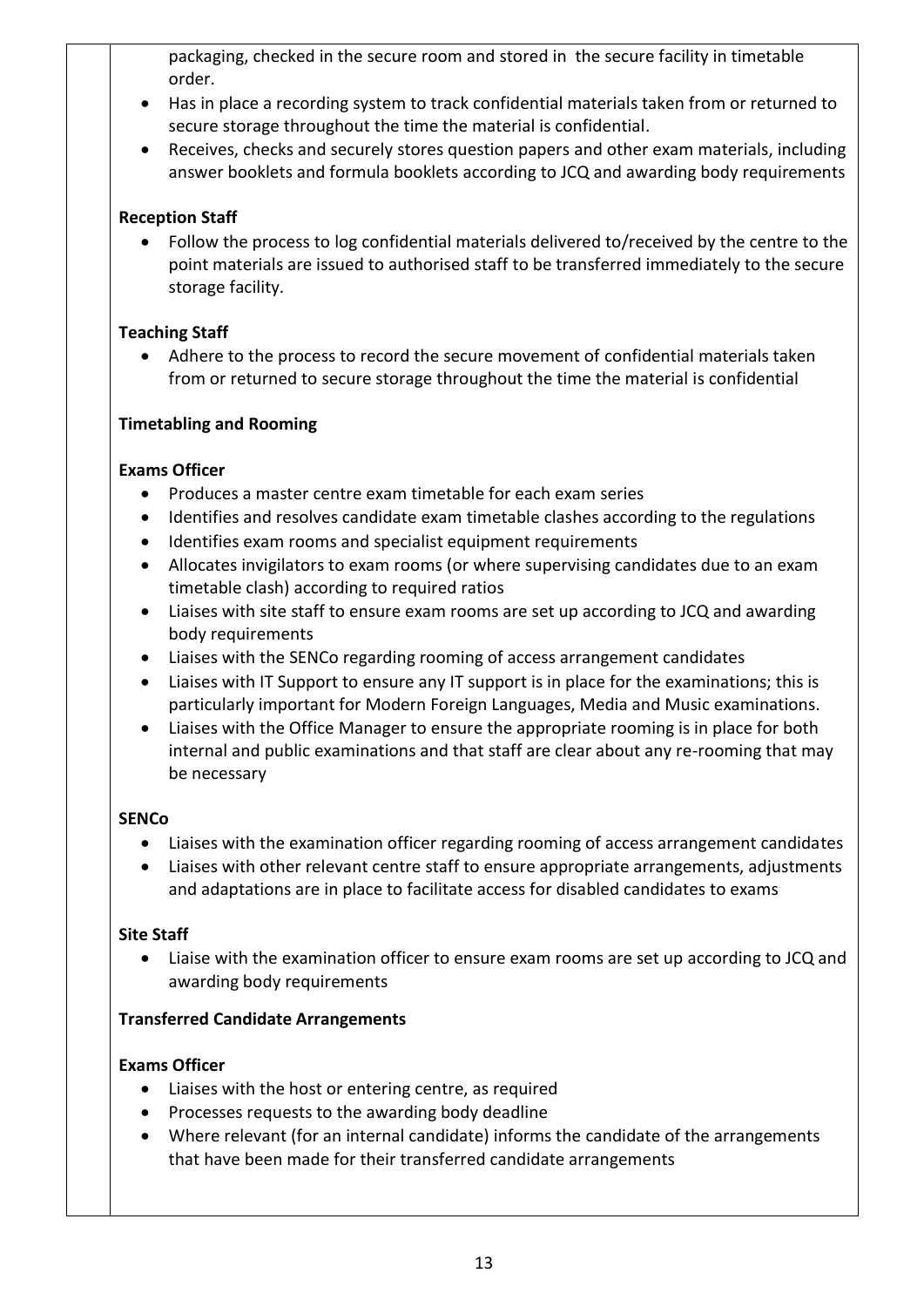#### **Internal Mock Exams**

#### **Exams Officer**

- Prepares for the conduct of internal exams under external conditions
- Provides a centre exam timetable of subjects and rooms
- Provides seating plans for exam rooms
- Requests internal exam papers from teaching staff
- Arranges invigilation
- Liaises with the Director of Learning to ensure candidates are briefed and are clear about expectations
- Ensures that in the event of candidate absence every effort is made to re-timetable the exam at a suitable time

#### **SENCo**

 Liaises with teaching staff to make appropriate arrangements for access arrangement candidates

### **Teaching Staff**

- Provide exam papers and materials to the examination officer
- Support the SENCo in making appropriate arrangements for access arrangement candidates

### **Exam time: Roles and Responsibilities**

#### **Access arrangements**

#### **Exams Officer**

- Provides cover sheets for access arrangement candidates' scripts where required for particular arrangements
- Has a process in place to deal with emergency access arrangements as they arise at the time of exams
- Applies for approval through Access Arrangements Online (AAO) where required or through the awarding body where qualifications sit outside the scope of AAO

### **Candidate Absence**

- Candidates are advised to telephone the main school number and leave a message on the Exams Office's answerphone in the event of absence. The answerphone is checked regularly every day during the exam's series by the Attendance Officer and Exams Office staff.
- Prior to the start of the examinations series the Attendance Officer is given a full print out of exam registers. The Exams Officer will inform the Attendance Officer if a student has not arrived.
- Once the examinations have started, a dedicated invigilator notes down the names and candidate number of any absent students. This information is then passed to the Exams Officer or Director of Learning. Parents/carers and students are telephoned as soon as possible.
- Every effort is made to ensure the candidate is able to attend the school to complete her exam. Occasionally staff will collect students if they have difficulties in coming to school.
- It is the candidate's responsibility to produce written evidence to support any unauthorised absence.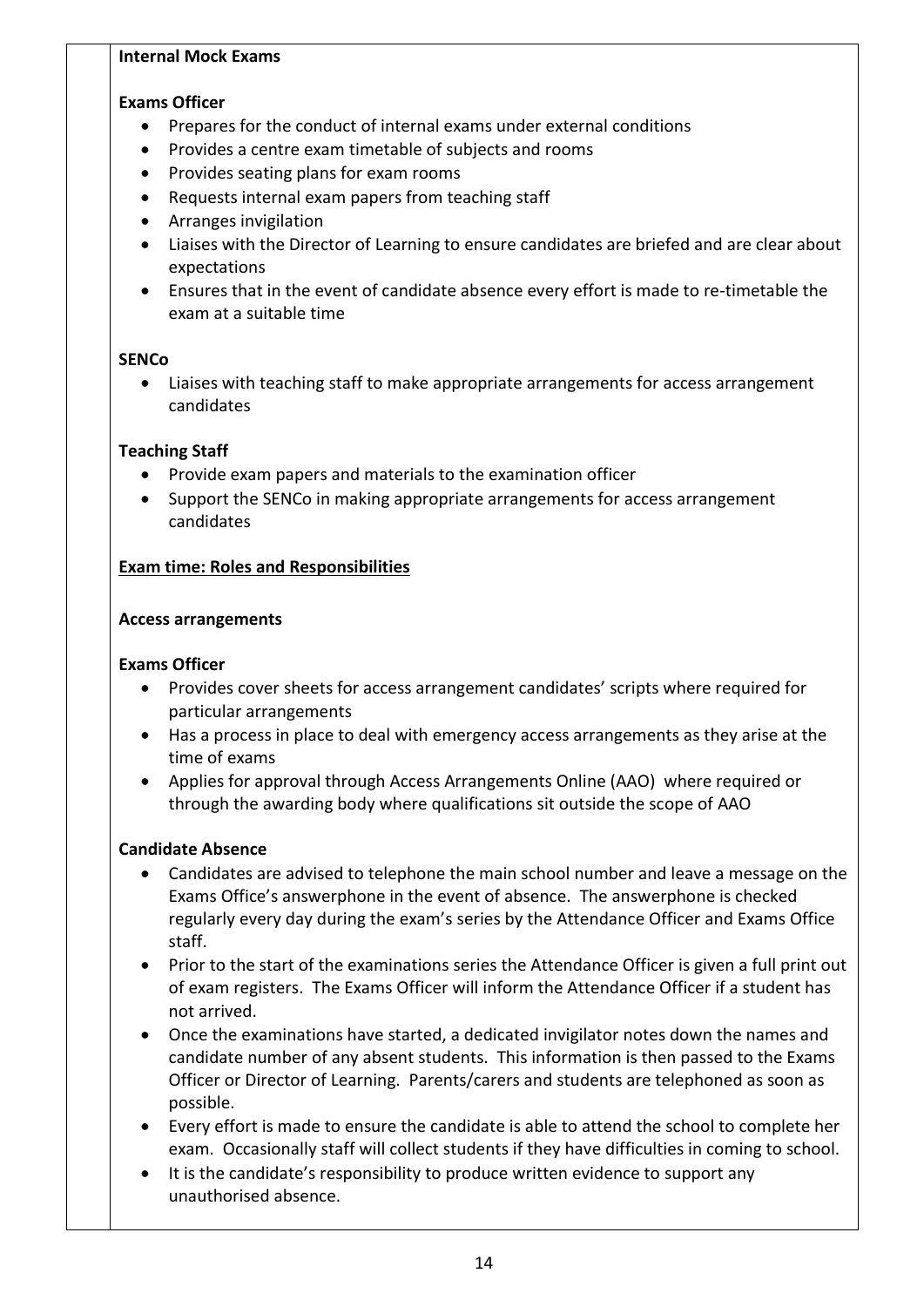#### **Invigilators**

- Are informed of the policy/process for dealing with absent candidates through training
- Ensure that confirmed absent candidates are clearly marked as such on the attendance register and seating plan

### **Candidate late arrival**

Every effort is made to ensure that candidates are supervised when they are late so that they can sit their exams as planned without jeopardising the integrity of the exam. After this time a very late application will be made following the JCQ regulations.

## **Exams Officer**

 Ensures that candidates who arrive very late for an exam are reported to the awarding body through CAP to timescale

Warns candidates that their work may not be accepted by the awarding body.

## **Invigilators**

- Are informed of the policy/process for dealing with late and or very late arrival candidates through training
- Ensure that relevant information is recorded on the exam room incident log

## **Conducting Exams**

### **Head of Centre**

 Ensures venues used for conducting exams meet the requirements of JCQ and awarding bodies.

### **Exams Officer**

- Ensures exams are conducted according to JCQ and awarding body instructions.
- Uses an exam day checklist to ensure each exam session is fully prepared for, unplanned events can be dealt with and associated follow-up is completed.

### **Dispatch of Exam Scripts**

### **Exams Officer**

- Dispatches scripts as instructed by JCQ and awarding bodies
- Keeps appropriate records to track dispatch

# **Exam Papers and Materials**

- Organises exam question papers and associated confidential resources in date order in the secure storage facility
- Attaches erratum notices received to relevant exam question paper packets
- Collates attendance registers and examiner details in date order
- Regularly checks mail or email inbox for updates from awarding bodies
- In order to avoid potential breaches of security, ensures prior to question paper packets being opened that another member of staff or an invigilator checks day, date, time, subject, unit/component and tier of entry if appropriate, immediately before a question paper packet is opened
- Where allowed by the awarding body, only releases exam papers and materials to teaching departments for teaching and learning purposes after the published finishing time of the exam, or until any timetable clash candidates have completed the exam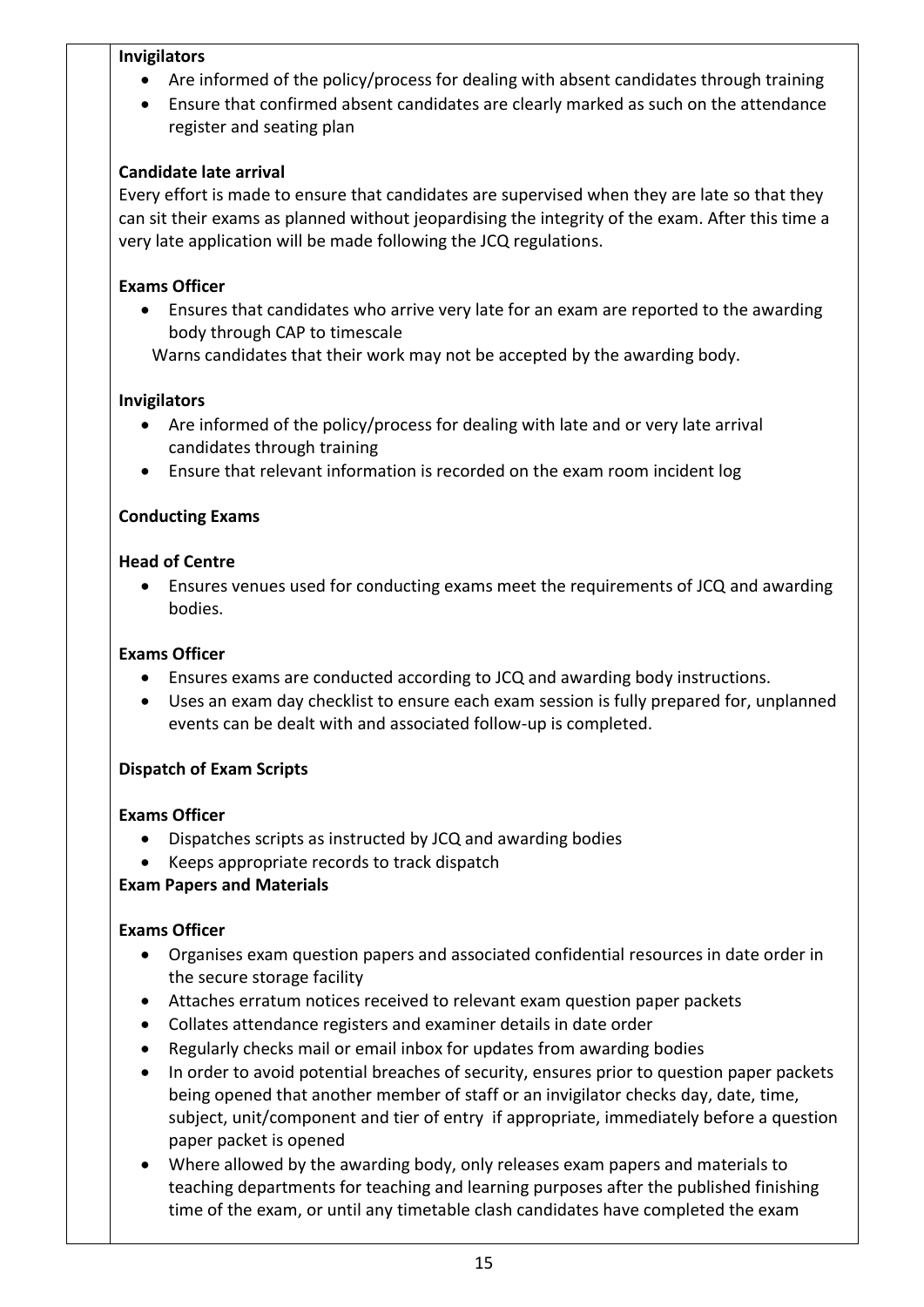#### **Exam Rooms**

### **Head of Centre**

- Ensures that on the day of the exam, relevant internal tests, mock exams, revision or coaching sessions for the exam candidates will not be held in the designated exam room(s)
- Ensures only approved centre staff are present in exam rooms
- Ensures information relating to food and drink that may be allowed in exam rooms is clearly communicated to candidates
- Some food is admissible in an exam for those students who have medical needs. All packaging has to be removed.

### **Exams Officer**

- Ensures exam rooms are set up as required in the regulations
- Provides invigilators with appropriate resources to effectively conduct exams
- Briefs invigilators on exams to be conducted on a session by session basis
- Ensures sole invigilators have an appropriate means of summoning assistance
- Ensures invigilators understand how to deal with candidates who may need to leave the exam room temporarily
- Provides authorised exam materials which candidates are not expected to provide themselves
- Ensures invigilators and candidates are aware of the emergency evacuation procedure
- Ensures invigilators are aware of arrangements in place for a candidate with a disability who may need assistance if an exam room is evacuated

### **Senior Leaders**

- Ensure a documented emergency evacuation procedure for exam rooms is in place
- Ensure arrangements are in place for a candidate with a disability who may need assistance if an exam room is evacuated
- Further details can be found within the Emergency Evacuation and Exam Contingency Procedures 2021/2022

### **Site Staff**

- Ensure exam rooms are available and set up as requested by the examination officer
- Ensure grounds or centre maintenance work does not disturb exam candidates in exam rooms
- Ensure fire alarm testing does not take place during a public exam session

### **Invigilators**

 Conduct exams in every exam room as instructed in training/update events and briefing sessions

# **Candidates**

Are required to remain in the exam room for the full duration of the exam

### **Irregularities**

### **Head of Centre**

 Ensures any cases of suspected malpractice (by centre staff, candidates, invigilators) are investigated and reported to the awarding body as required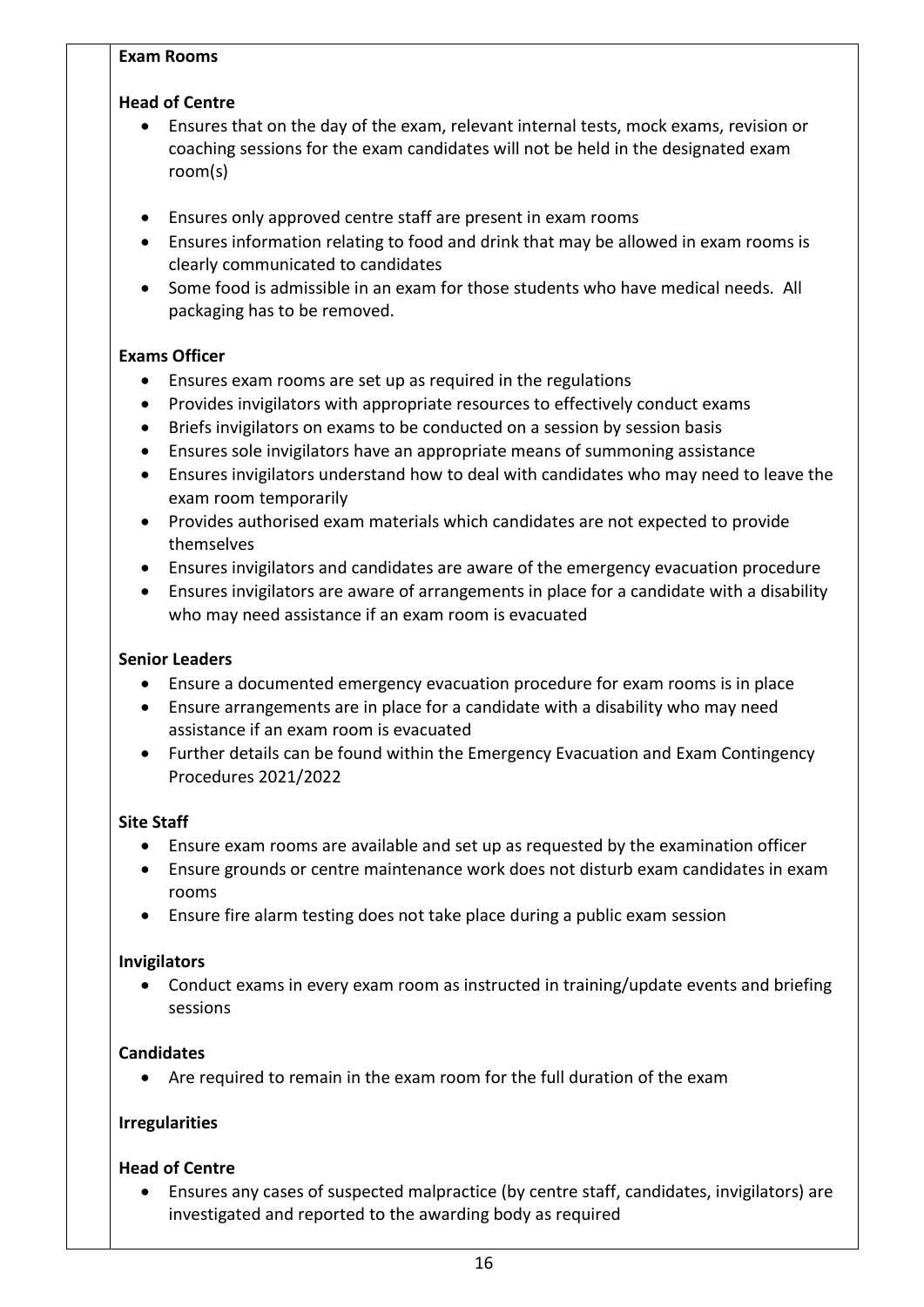#### **Senior Leaders**

- Ensure support is provided for the examination officer and invigilators when dealing with disruptive candidates in exam rooms
- Ensure that internal disciplinary procedures relating to candidate behaviour are instigated, when appropriate

#### **Exams Officer**

- Provides an exam room incident log in all exam rooms for recording any incidents or irregularities
- Actions any required follow-up and reports to awarding bodies as soon as practically possible after the exam has taken place

#### **Invigilators**

 Record any incidents or irregularities on the exam room incident log (for example, late/very late arrival, candidate or centre staff suspected malpractice, candidate illness, disruption or disturbance in the exam room, emergency evacuation)

#### **Malpractice**

*Please see the Malpractice in Examination Assessments Policy for further details*

#### **Special Consideration**

*Appendix 1 details the Special Consideration procedure*

#### **Unauthorised materials**

- Candidates are briefed on what materials they are authorised to bring into the examination room. If they have any unauthorised materials, they are asked to hand these in.
- No watches are permitted in the examination hall. If students bring in watches or any form of electronic equipment, they MUST hand these into an invigilator.

#### **Invigilators**

Are informed of the arrangements through training

#### **Internal exams**

### **Exams Officer**

- Briefs invigilators on conducting internal exams
- Returns candidate scripts to teaching staff for marking

#### **Invigilators**

Conduct internal exams as briefed by the examination officer

# **8. Results and Post-Results: Roles and Responsibilities Internal Assessment Curriculum Leader/ Heads of department (HoD)** Ensures teaching staff keep candidates' work, whether part of the moderation sample or not, secure and for the required period stated by JCQ and awarding bodies

Ensures work is returned to candidates or disposed of according to the requirements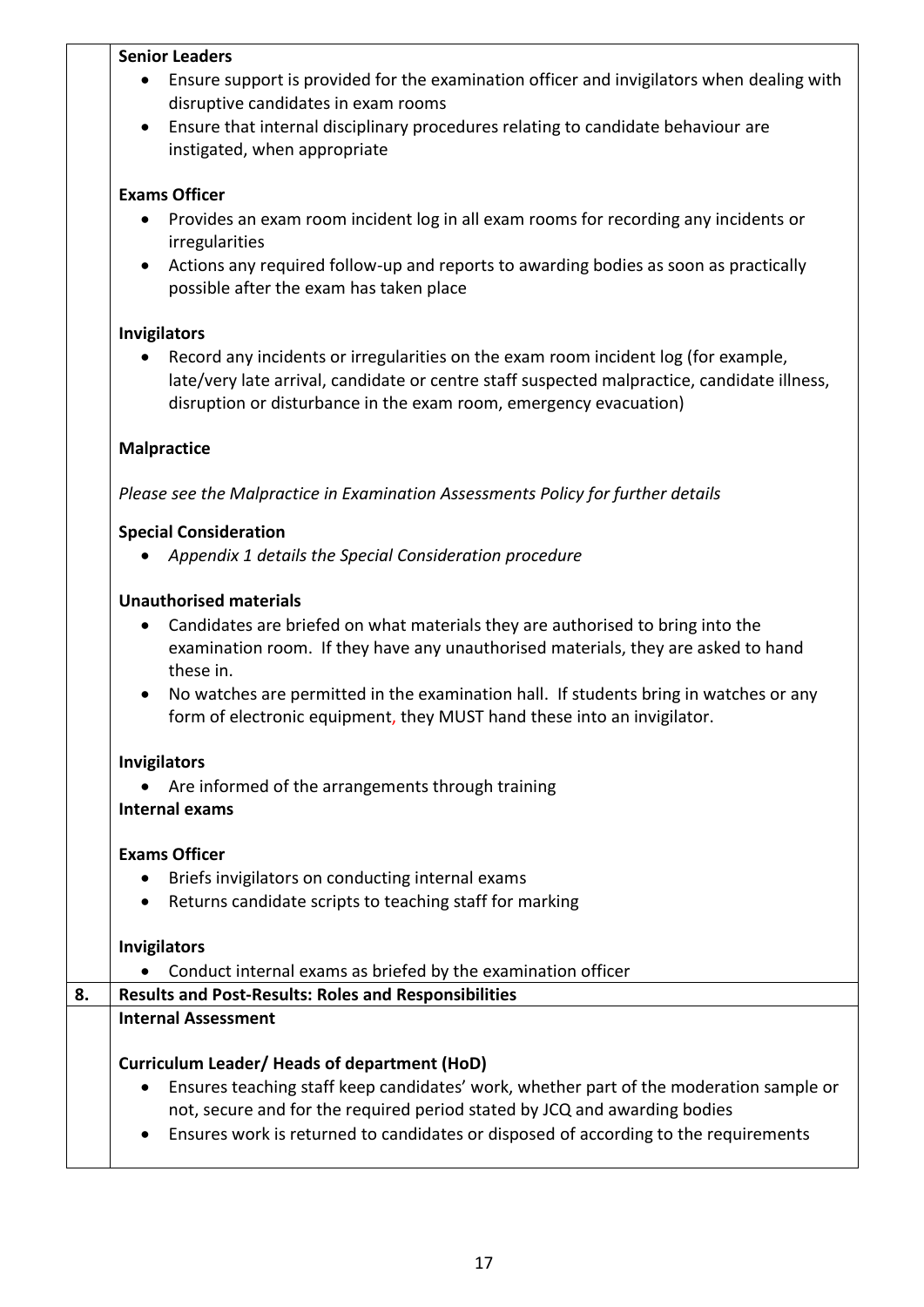## **Accessing Results**

## **Head of centre**

 Ensures results are kept entirely confidential and restricted to key members of staff until the official dates and times of release of results to candidates

# **Exams Officer**

- Informs candidates in advance of when and how results will be released to them for each exam series.
- Accesses results from awarding bodies under restricted release of results, where this is provided by the awarding body
- Resolves any missing or incomplete results with awarding bodies
- Issues statements of results to candidates on issue of results date
- Provides summaries of results for relevant centre staff on issue of results date

# **Post-Results Services**

## **Head of Centre**

- Ensures internal appeals procedures are available where candidates disagree with a centre decision
- not to support an enquiry about results
- not to appeal against the outcome of an enquiry about results

Further details can be found in the Appeals Against Internal and External Assessment of Work for External Qualifications Procedure

# **Exams Officer**

- Provides information to candidates and staff on the services provided by awarding bodies and the fees charged
- Publishes internal deadlines for requesting the services to ensure the external deadlines can be effectively met
- Provides a process to record requests for services and collect candidate informed consent and fees where relevant
- Submits requests to awarding bodies to meet the external deadline
- Tracks requests to conclusion and informs candidates and relevant centre staff of outcomes
- Updates centre results information, where applicable

# **Teaching Staff**

- Meet internal deadlines to request the services and gain relevant candidate informed consent
- Identify the budget to which fees should be charged

# **Candidates**

- Meet internal deadlines to request the services
- Provide informed consent and fees, where relevant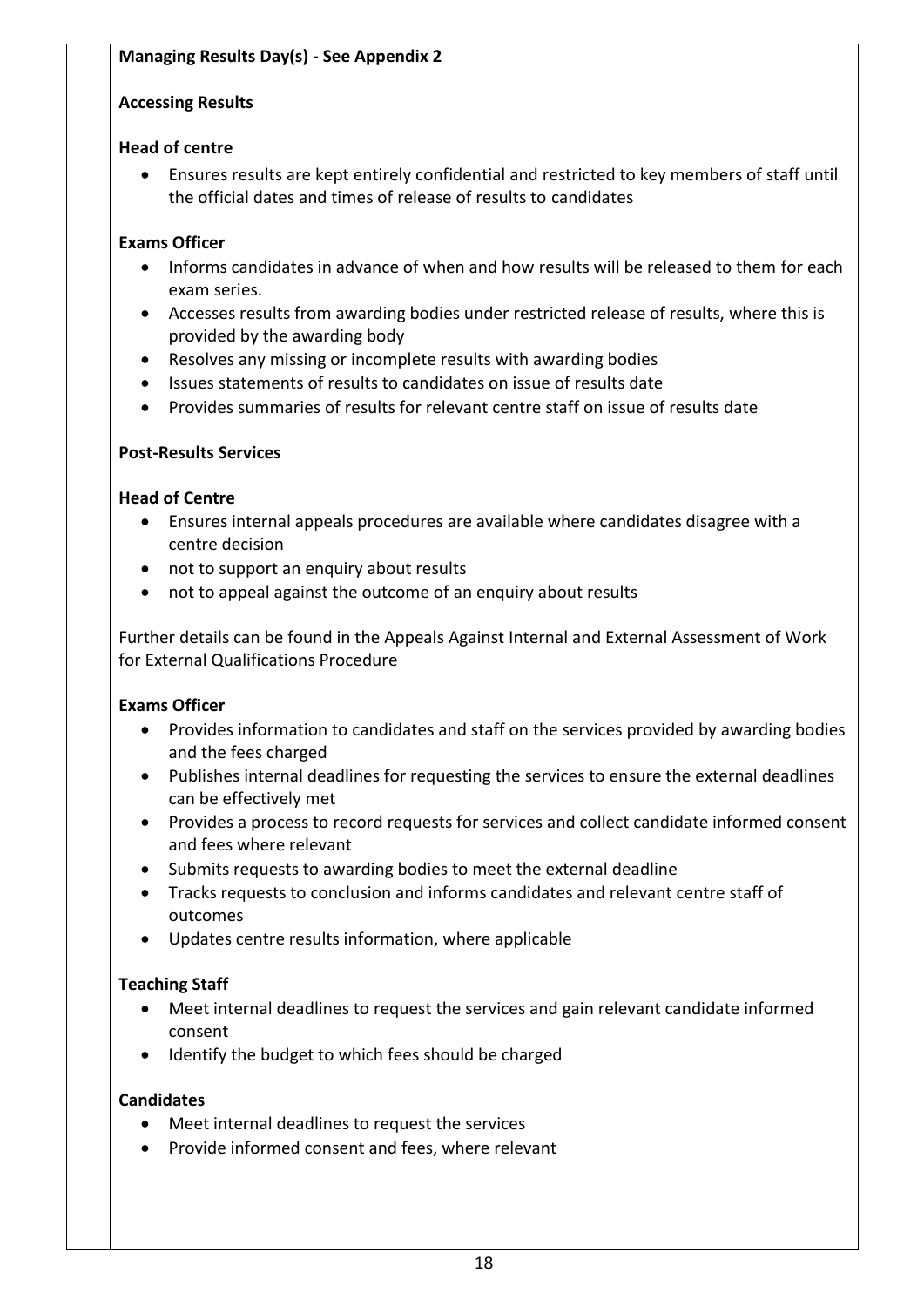#### **Data Team**

- Provides analysis of results to appropriate centre staff
- Provides results information to external organisations where required
- Undertakes the secondary school and college (key stage 4/16-18) performance tables September checking exercise

## **Certificates**

- Certificates are provided to centres by awarding bodies after results have been confirmed.
- Examination office collates and prepares candidate envelopes for GCSE Certificate Tea Party and A Level certificate evening.
- Curriculum Leader Assistant prepares invitations and co-ordinates responses of attendees.
- Exam Office stores uncollected certificates.

#### **Candidates**

 May arrange for certificates to be collected on their behalf by providing the examination officer with written or email permission/authorisation; authorised persons must provide ID evidence on collection of certificates

| 9.  | <b>Other: Roles and Responsibilities</b>                                                                                                                                                                                                                                                                                      |  |  |  |
|-----|-------------------------------------------------------------------------------------------------------------------------------------------------------------------------------------------------------------------------------------------------------------------------------------------------------------------------------|--|--|--|
|     | <b>Exams Officer</b>                                                                                                                                                                                                                                                                                                          |  |  |  |
|     | Provides SLT with an overview of the exam year, highlighting what went well and what<br>$\bullet$<br>could be developed/improved in terms of exams management and administrative<br>processes within the stages of the exam cycle<br>Collects and evaluates feedback from staff, candidates and invigilators to inform review |  |  |  |
|     | <b>Senior Leaders</b>                                                                                                                                                                                                                                                                                                         |  |  |  |
|     | Work with the Exams Office to produce a plan to action any required improvements<br>$\bullet$<br>identified in the review                                                                                                                                                                                                     |  |  |  |
| 10. | <b>Retention of Records: Roles and Responsibilities</b>                                                                                                                                                                                                                                                                       |  |  |  |
|     | <b>Exams Officer</b>                                                                                                                                                                                                                                                                                                          |  |  |  |
|     | Keeps records as required by JCQ and awarding bodies for the required period<br>$\bullet$<br>Keeps records as required by the centre's records management policy<br>$\bullet$<br>Provides an exam archiving policy that identifies information held, retention period and<br>$\bullet$<br>method of disposal                  |  |  |  |
|     | <b>Exam Archiving - Please see Appendix 3</b>                                                                                                                                                                                                                                                                                 |  |  |  |
| 11. | <b>MONITORING</b>                                                                                                                                                                                                                                                                                                             |  |  |  |
|     | This policy is reviewed every two years by the Curriculum, Assessments and Standards                                                                                                                                                                                                                                          |  |  |  |
|     | Committee.                                                                                                                                                                                                                                                                                                                    |  |  |  |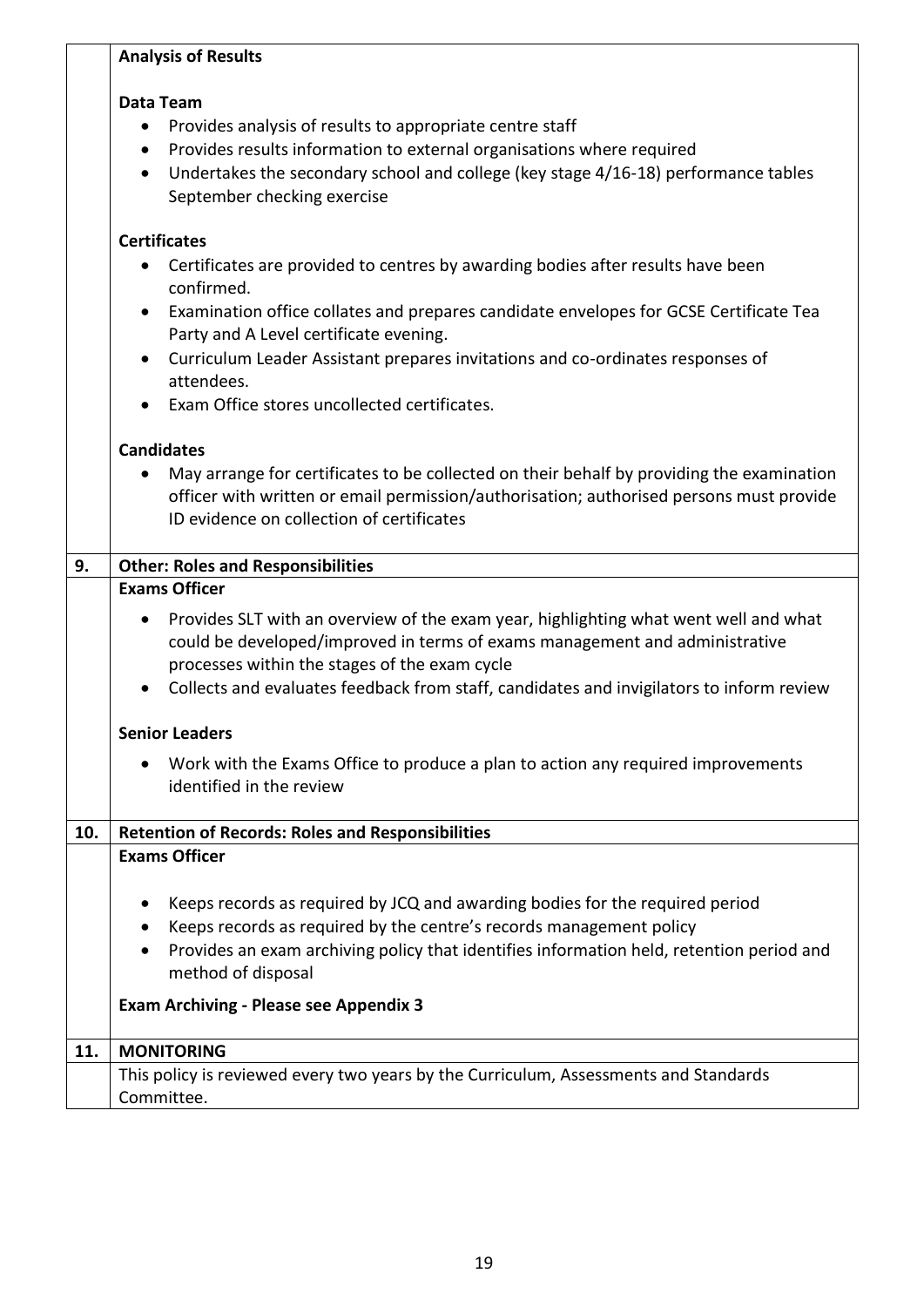# **Appendices**

| <b>Appendix 1</b> | <b>Special Consideration</b> |
|-------------------|------------------------------|
| <b>Appendix 2</b> | <b>Result Days</b>           |
| <b>Appendix 3</b> | <b>Exam Archiving</b>        |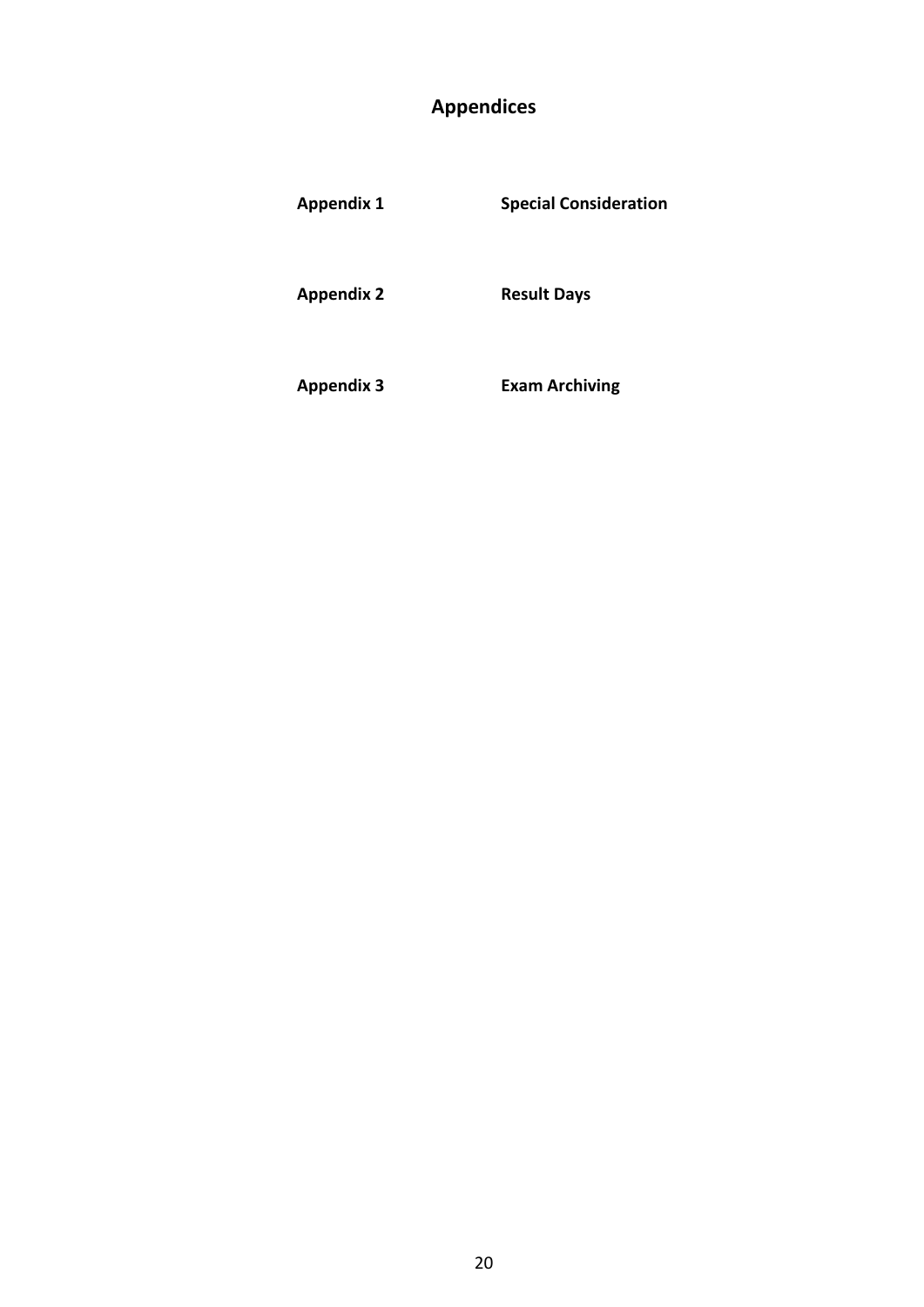## **Special Consideration Procedure**

#### **Roles and Responsibilities**

#### **Head of Centre**

- Is familiar with the contents, refers to and directs relevant centre staff to the annually updated JCQ Publication Special Consideration
- Ensures that, where relevant and in eligible situations, applications for special consideration are submitted to awarding bodies by the Exams Officer

#### **Exams Officer**

- Understands the JCQ Special Consideration regulations to determine when candidates will or will not be eligible for special consideration
- Ensures that, where relevant and in eligible situations, applications for special consideration are submitted to awarding bodies

#### **Teaching Staff and/or SENCo**

 Provide any appropriate evidence or information that may be required to determine a candidate's eligibility for special consideration

#### **Candidates or Parents and Carers**

 Provide medical or other evidence that may be required to determine eligibility for special consideration

#### **Applying for Special Consideration**

- The Exams Officer will submit an application for special consideration if all the JCQ regulations are met.
- The Head of Centre or member of the Senior Leadership Team approves each application prior to submission

#### **Processing Applications for Special Consideration**

#### **Head of Centre**

 Ensures where a candidate may be a relative of the Exams Officer, the application is authorised by an alternative member of centre staff

#### **Exams Officer**

- Ensures applications are processed as required by the awarding bodies
- Keeps evidence to support applications on file until after the publication of results
- Meets the required deadline for submitting applications

#### **Teaching Staff and/or SENCo**

 Provide any appropriate evidence or information that may be required to support a candidate's application fo special consideration

#### **Candidates and/or parents/carers will**

 Provide any required medical or other evidence that may be required to support an application for special consideration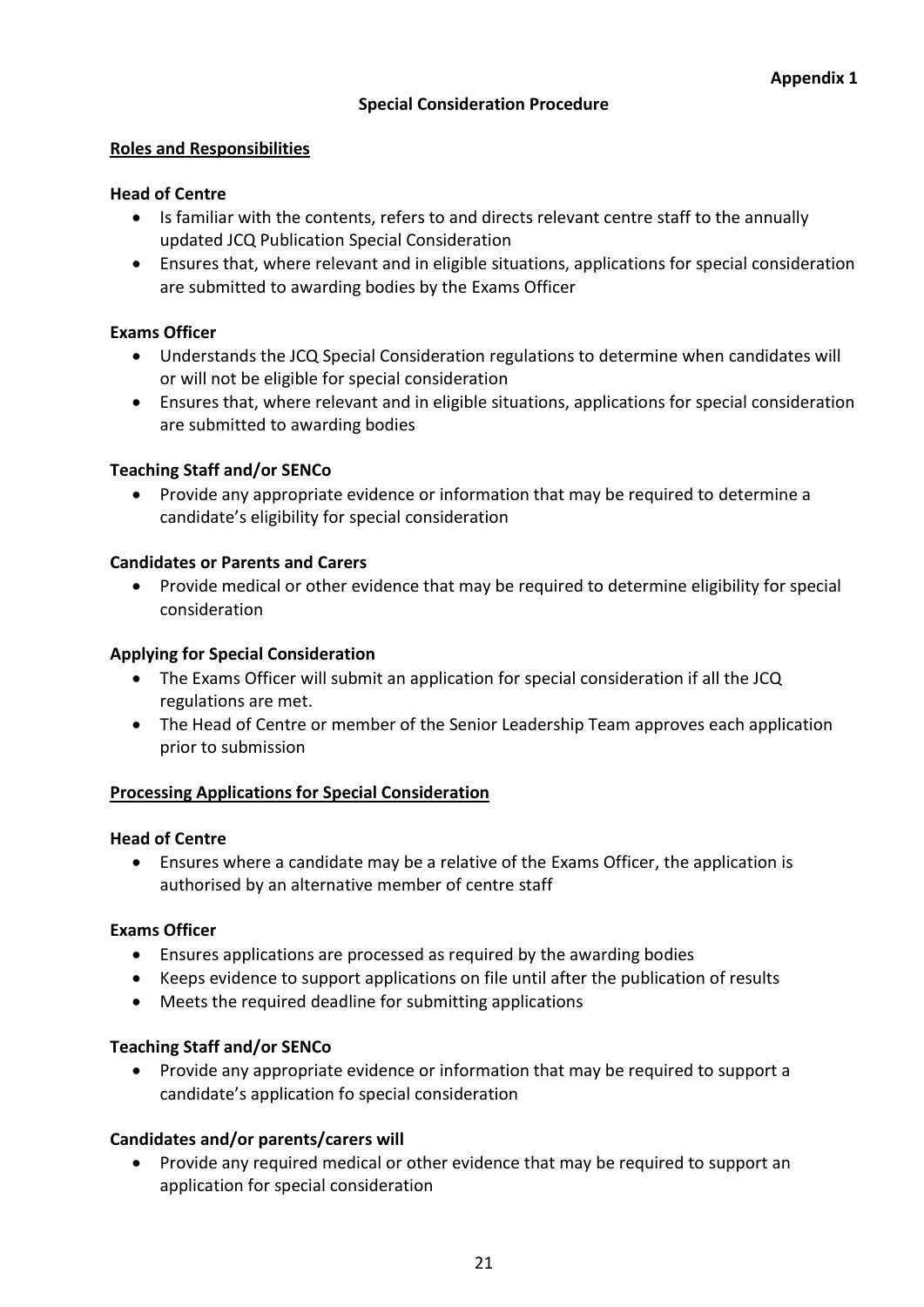## **Submitting applications for Special Consideration**

- Where a candidate or group of candidate/ is/are eligible for special consideration applications are submitted to the relevant awarding body following the published JCQ processes
- Evidence to support applications is kept on file until after the publication of results

## **Timetabled written exams**

- For GCE and GCSE qualifications, applications for individual candidates are submitted online by logging in the relevant awarding body secure extranet site and following the links to special consideration
- The processes for submitting a single application to cover all exams where a candidate is present but disadvantaged and a separate application for each day where a candidate is absent from an examination for an acceptable reason follows JCQ regulations
- For other qualifications, applications are submitted online where the awarding body's secure system accepts these
- A JCQ Form 10 is only completed and submitted where the online system does not accept applications for a particular qualification
- For groups of candidates, applications are made online where the awarding body's secure system accepts group applications, or a Form 10 is completed
- A Form 14 JCQ Self Certification for candidates who have missed an examination is only completed by a candidate where circumstances warrant this and is not used where the centre knows the candidate was ill
- A Form 14 JCQ Self Certification form must be completed by private candidates

### **Internally assessed work**

- Where appropriate, applications are made online where the awarding body's secure system accepts them or a JCQ Form 10 is completed and submitted
- Where a short extension to a deadline is being requested an application is submitted online or by direct email, dependent on the awarding body
- Where an application relates to a shortfall in work, this submitted online or by completing a JCQ Form 10 dependent on the awarding body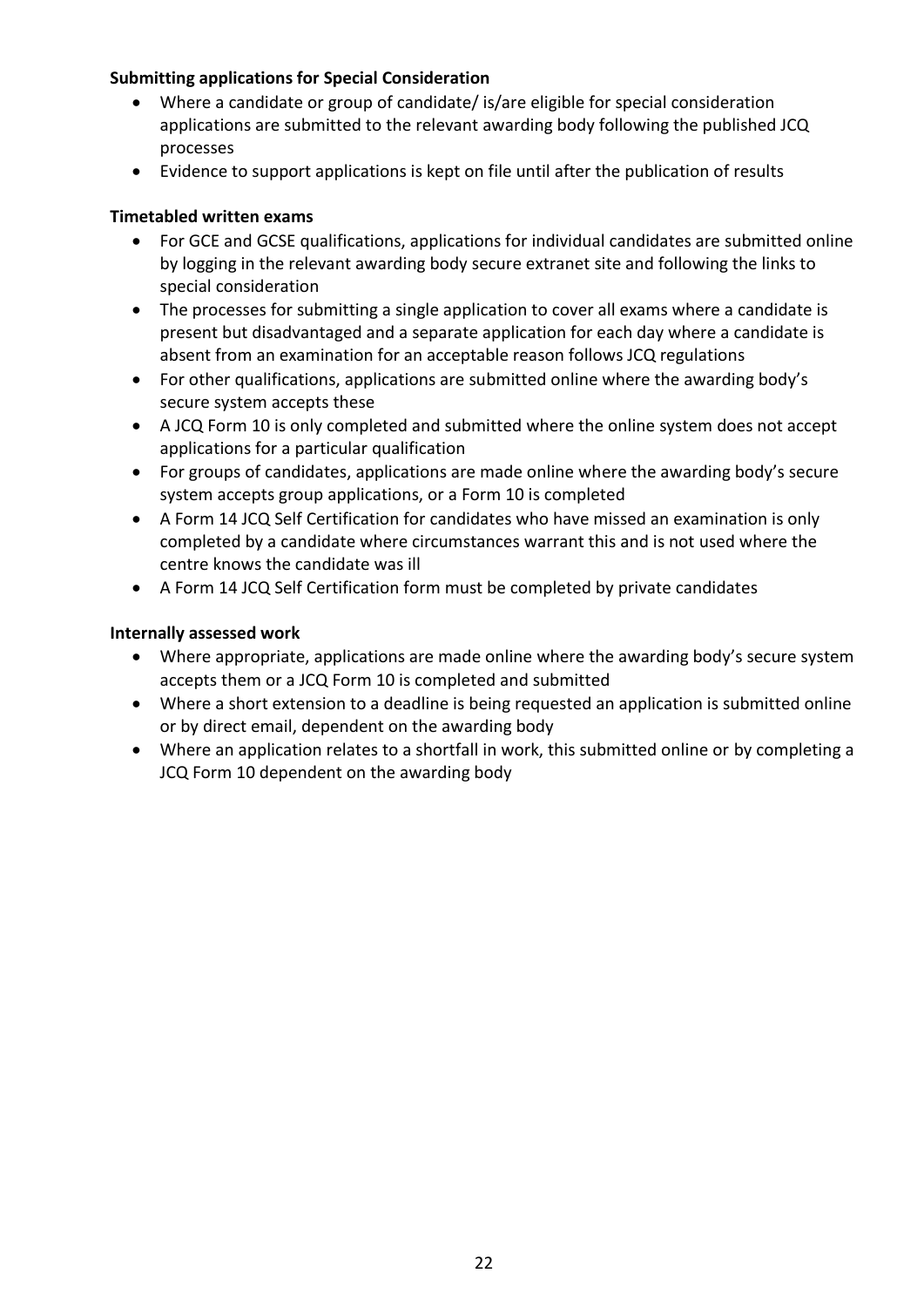# **Result Days Procedure**

| <b>Task: Result Day Planning</b>                                                                                                                                                                                                                                          | <b>Date</b> | <b>Responsibility</b>                                       |
|---------------------------------------------------------------------------------------------------------------------------------------------------------------------------------------------------------------------------------------------------------------------------|-------------|-------------------------------------------------------------|
| Agree Centre opening times with Senior Leaders                                                                                                                                                                                                                            | May         | Exam Officer                                                |
| Update SISRA templates in MIS system with correct exams                                                                                                                                                                                                                   | May         | Data Team                                                   |
| Obtain email address and mobile numbers for Year 12 and<br>Year 13 students so that they can be contacted should<br>consent be required for access to scripts                                                                                                             | May         | Exams Officer                                               |
| Update Results Day information detailing where<br>Consortium students collect their certificates and what to<br>do if they are unable to collect their results. This<br>information is to be put on school website and set out to<br>students and parents via SchoolComms | May         | <b>Exams Officer</b>                                        |
| Update Review of Results, consent and Payment form with<br>new Awarding Body fees and date deadlines                                                                                                                                                                      | May         | <b>Exams Officer</b>                                        |
| Update GCE and GCSE Post Exam Results Next Steps<br>Information for students                                                                                                                                                                                              | May         | Exams Officer                                               |
| Print labels and prepare envelopes for Statement of<br>Results for Year 11, Year 12, Year 13, Consortium<br>candidates, private candidates, out of year students                                                                                                          | June        | <b>Exams Office</b>                                         |
| Prepare letters for result envelopes for<br>Year 11 students going into Year 12<br>Year 12 going into Year 13<br>Year 13 going to work or university                                                                                                                      | May/June    | Head of Sixth Form,<br>Deputy Head, Sixth<br>Form Assistant |
| Arrange for local press to come to Results Day or arrange<br>for select students to have their photos taken on the day<br>to send to the local press                                                                                                                      | June        | Director of Learning,<br>Deputy Head                        |
| Create list of students needing results to be posted home<br>or emailed to them                                                                                                                                                                                           | June/July   | <b>Exams Assistant</b>                                      |
| Create results and equivalent marksheets for exam results                                                                                                                                                                                                                 | July        | Exams Officer                                               |
| Distribute centre opening times to candidates                                                                                                                                                                                                                             | July        | <b>Exams Assistant</b>                                      |
| Create list of embargoed staff                                                                                                                                                                                                                                            | July/       | <b>Exams Officer</b>                                        |
| Confirm with site team preparations for centre opening<br>and times                                                                                                                                                                                                       | July        | <b>Exams Officer</b>                                        |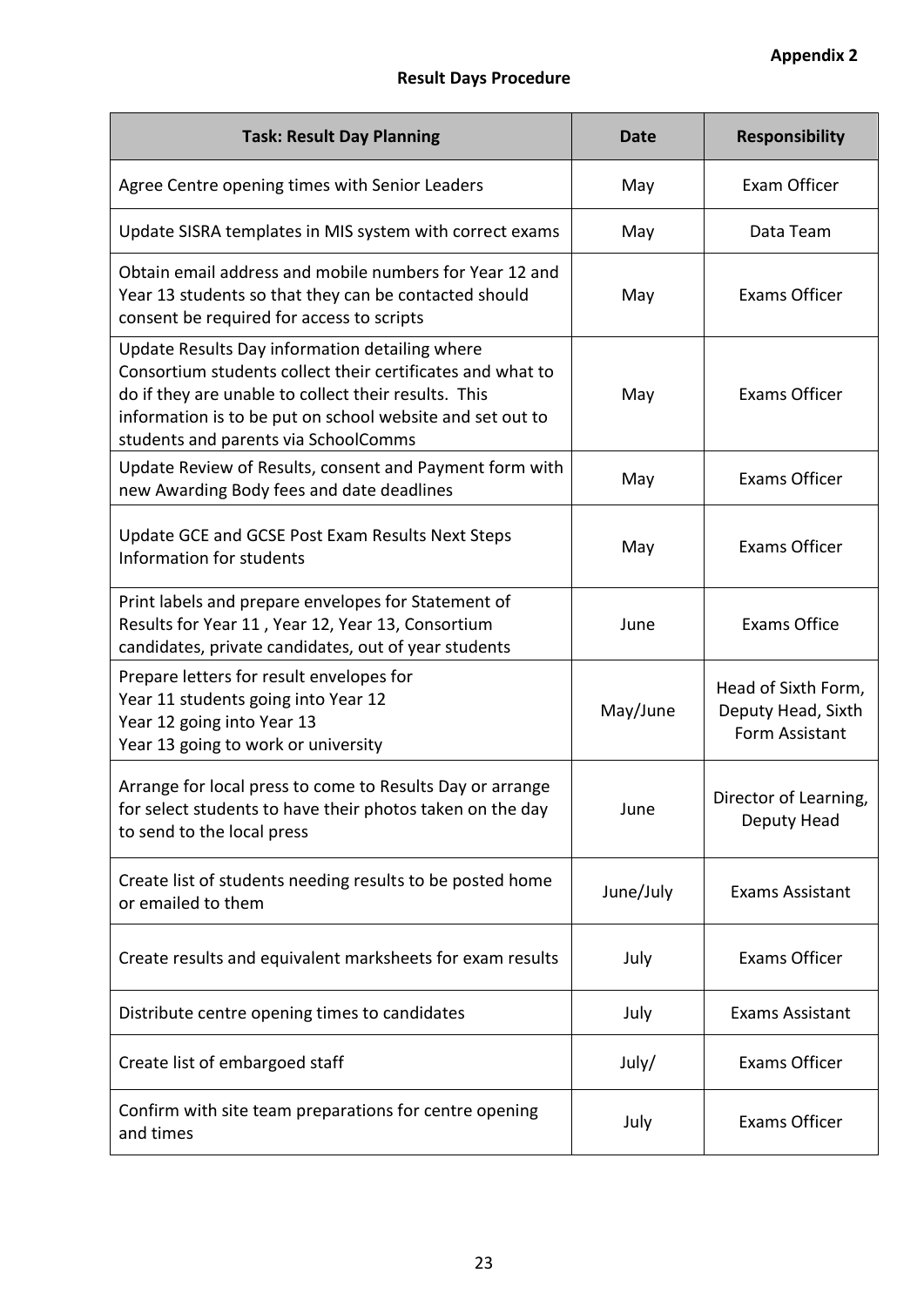| <b>Results Days Centre Only Staff</b>                                                                   | Date      | <b>Responsibility</b>                       |  |
|---------------------------------------------------------------------------------------------------------|-----------|---------------------------------------------|--|
| Download results from Awarding Body sites                                                               | August    | Exams Officer and<br><b>Exams Assistant</b> |  |
| Print results and put in envelopes                                                                      | August    | Exams Officer and<br><b>Exams Assistant</b> |  |
| Set-up dining hall with 4 x tables for results and 4 x tables<br>for sixth form team/Curriculum Leaders |           |                                             |  |
| Run PI Data                                                                                             | August    | <b>Exams Officer</b>                        |  |
| Import data from MIS system to SISRA - Headline figures<br>to be given to Head of Centre                | August    | Data Team                                   |  |
| Excel results analysis sheets to be prepared for staff                                                  | August    | Data Team                                   |  |
| Awarding Body data information regarding results to be<br>produced and copied for Curriculum Leaders    | August    | Exams Officer                               |  |
| <b>Results Day</b>                                                                                      |           |                                             |  |
| Email results to all staff                                                                              | August    | Data Team                                   |  |
| Distribute results to candidates                                                                        | August    | <b>Exams Office</b>                         |  |
| Import GCE results into ALPS                                                                            | August    | Data Team                                   |  |
| Deadline for Priority remark options GCE                                                                | August    | Exams Officer                               |  |
| Deadline for Standard enquiries about results                                                           | September | Exams Officer                               |  |
| Receive back Access to script forms from teachers with<br>permission from students                      | October   | <b>Exams Officer</b>                        |  |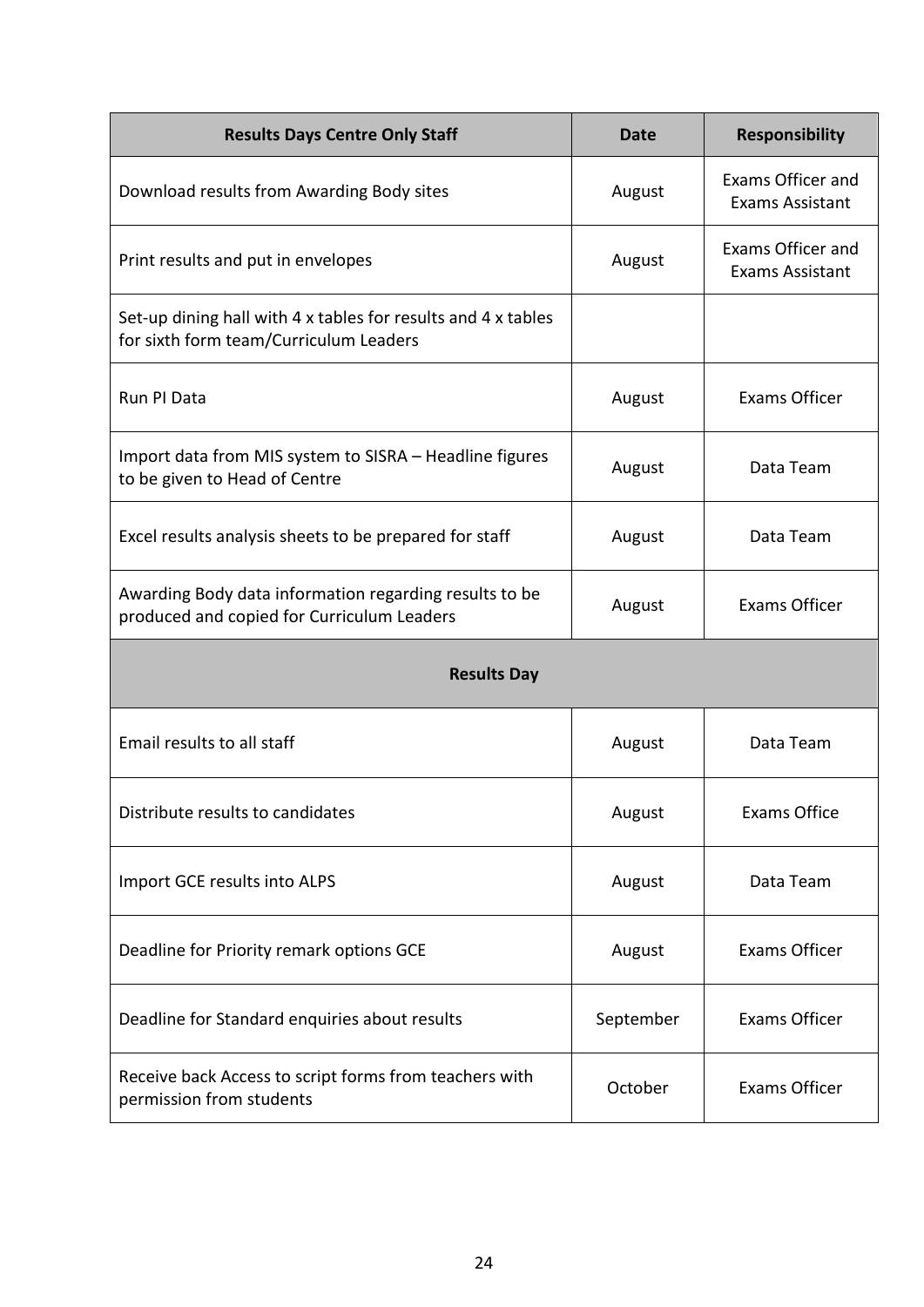### **Exams Archiving Procedure**

| <b>Record type</b>                         | <b>Record description</b>                                                                                                                      | <b>Retention Information</b>                                                                                                                                                                                                                                                                              | <b>Action at end of</b><br>retention period                                                                                                                                                   |
|--------------------------------------------|------------------------------------------------------------------------------------------------------------------------------------------------|-----------------------------------------------------------------------------------------------------------------------------------------------------------------------------------------------------------------------------------------------------------------------------------------------------------|-----------------------------------------------------------------------------------------------------------------------------------------------------------------------------------------------|
| Access arrangements                        | Any hard copy information relating<br>to an exam access arrangement                                                                            | Information filed in the SENCo office, in the<br>students' folder                                                                                                                                                                                                                                         | <b>Retained in SENCo</b><br>office until the student<br>has left the school.<br>Archived. If a student<br>moves to another<br>school any relevant<br>documentation is<br>forwarded onto them. |
| Attendance register<br>copies              |                                                                                                                                                | To be retained in the exam packs until the<br>deadline for EAR's or the resolution of any<br>outstanding enquires/appeals for the<br>relevant exams.                                                                                                                                                      | Material shredded                                                                                                                                                                             |
| Candidates' work                           | Non-examination assessment work<br>(including controlled<br>assessment/coursework) returned<br>to the centre after awarding body<br>moderation | To be stored safely and securely along with<br>work that did not form part of the<br>moderation sample (including materials<br>stored electronically) until after the deadline<br>for EARs or the resolution of any outstanding<br>enquiries/appeals or malpractice<br>investigations for the exam series | Returned to teaching<br>staff and/or candidates<br>for safe disposal.                                                                                                                         |
| Certificates                               |                                                                                                                                                | Unclaimed/uncollected certificates to be<br>retained securely for a minimum of 12<br>months from date of issue.                                                                                                                                                                                           | Confidential<br>destruction. A record<br>of destroyed<br>certificates must be<br>kept for 4 years                                                                                             |
| Certificate issue<br>information           | A record of certificates that have<br>been issued to candidates                                                                                | Information kept on a spreadsheet.                                                                                                                                                                                                                                                                        |                                                                                                                                                                                               |
| Confidential<br>materials delivery<br>logs | A log recording confidential<br>materials delivered by awarding                                                                                | Retained at reception until the end of the<br>exam series.                                                                                                                                                                                                                                                | Recycling                                                                                                                                                                                     |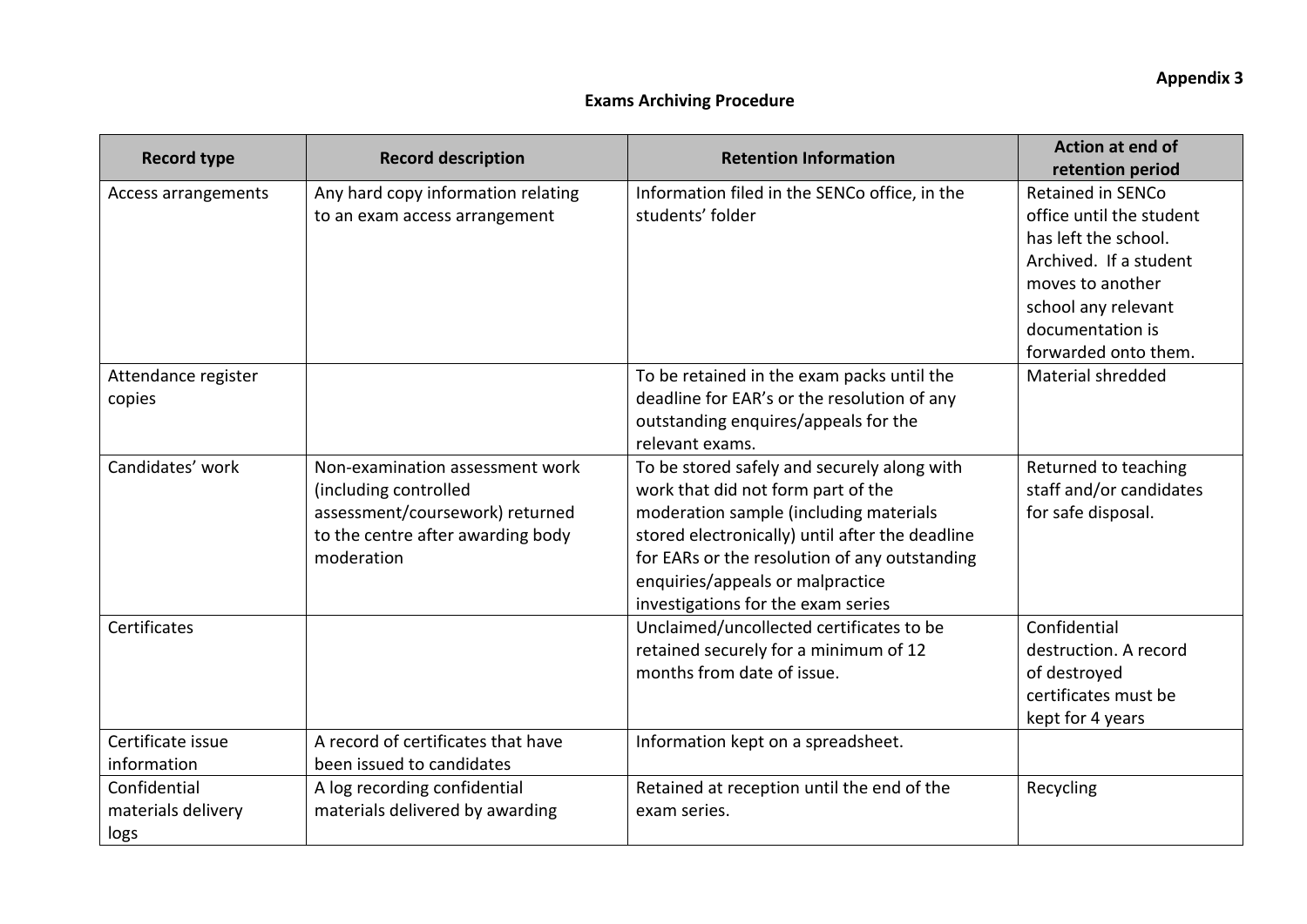|                                                        | bodies to the centre and issued to<br>authorised staff.                                                                      |                                                                                                                                                                                                              |           |
|--------------------------------------------------------|------------------------------------------------------------------------------------------------------------------------------|--------------------------------------------------------------------------------------------------------------------------------------------------------------------------------------------------------------|-----------|
| Confidential<br>materials tracking<br>logs             | A log to track materials taken from<br>or returned to secure storage<br>throughout the time the material is<br>confidential. | Retained in Exam Office until the end of the<br>exam series.                                                                                                                                                 | Recycling |
| Dispatch logs                                          | Proof of dispatch to awarding body<br>examiners of exam packages<br>covered by the DfE yellow label<br>service.              | Retained in Exam Office until the end of the<br>exam series.                                                                                                                                                 | Recycling |
| Entry information                                      | Any hard copy information relating<br>to candidates' entries                                                                 | Signed candidate statement of entries are<br>retained in hardcopy until the end of the<br>exam series.                                                                                                       | Shredding |
| Exam question<br>papers                                | Question papers for timetabled<br>written exams                                                                              | Not to be issued to subject staff until after<br>the published finishing time for the exam                                                                                                                   |           |
| Exam room incident<br>logs                             | Logs recording any incidents or<br>irregularities in exam rooms                                                              | Retained in exam packs until the next exam<br>season.                                                                                                                                                        | Shredding |
| <b>Examiner reports</b>                                |                                                                                                                              | Both electronic and hardcopy reports are<br>passed onto Curriculum Leaders and Head of<br>Centre                                                                                                             |           |
| Finance information                                    | Copy invoices for exam related fees                                                                                          | Returned to the Finance Office on approval.<br>Hard copy kept in Exam Office for reference<br>purposes.                                                                                                      |           |
| JCQ publications                                       | Any hard copy publications<br>provided by JCQ                                                                                | To be retained until the current academic<br>year update is provided                                                                                                                                         | Recycled  |
| Moderator reports                                      |                                                                                                                              | Both electronic and hardcopy reports are<br>passed onto Curriculum Leaders and Head of<br>Centre.                                                                                                            |           |
| Post-results services:<br>confirmation of<br>candidate | Hard copy or email record of<br>candidate consent for an EAR or ATS<br>request                                               | EAR consent to be retained for a least six<br>months following the outcome of the<br>enquiry or any subsequent appeal. ATS<br>consent to be retained for at least six months<br>from the date consent given. |           |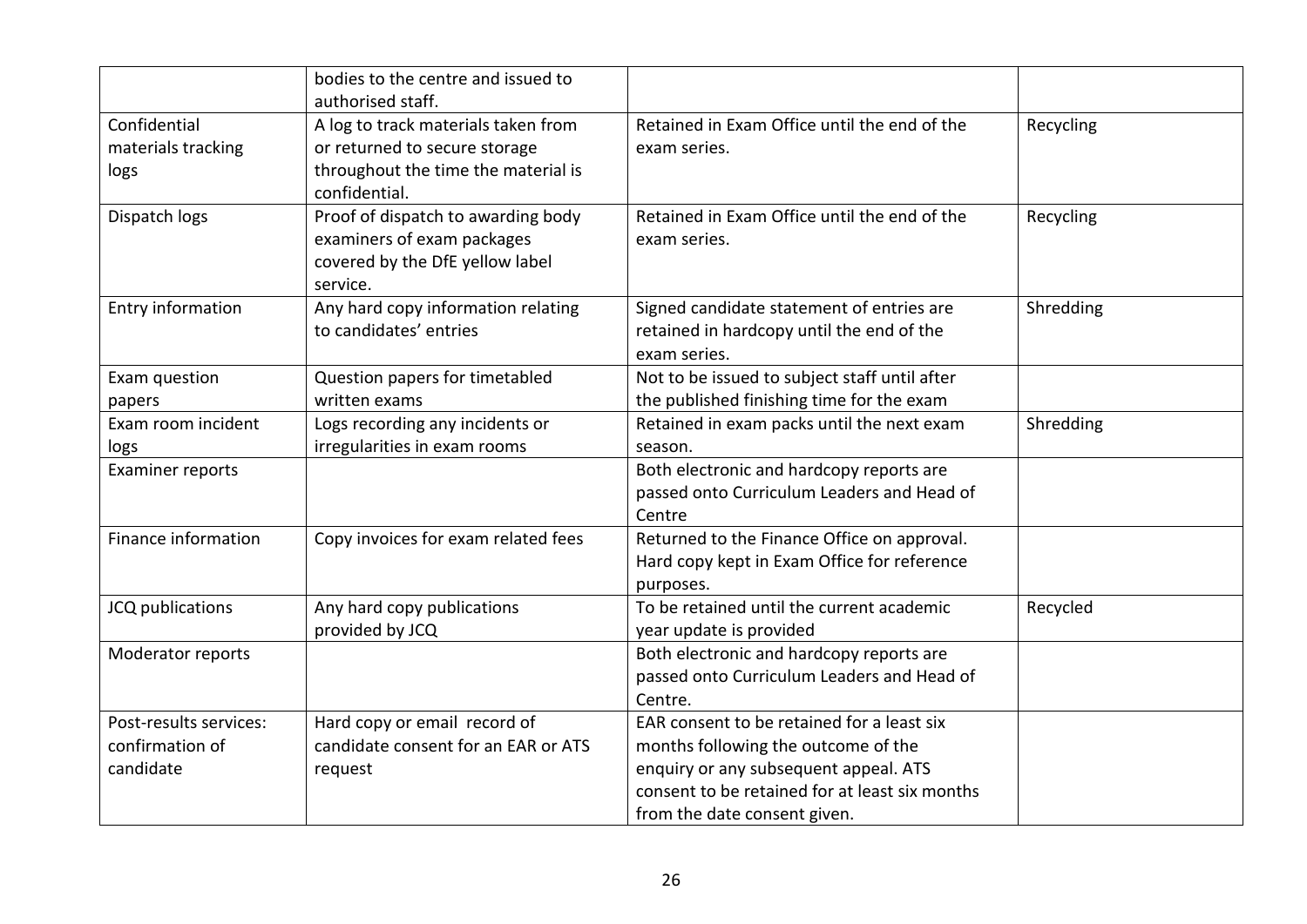| Post-results services:<br>scripts returned<br>from ATS service | Copy or original exam scripts<br>returned to the centre by the<br>awarding body                                                                                                                    | Electronic copies are forwarded to<br>candidates and stored on the system and<br>then archived at the end of the season. Hard<br>copy files are given to candidates or teaching<br>staff. | Safe disposal                                                              |
|----------------------------------------------------------------|----------------------------------------------------------------------------------------------------------------------------------------------------------------------------------------------------|-------------------------------------------------------------------------------------------------------------------------------------------------------------------------------------------|----------------------------------------------------------------------------|
| Private candidate<br>information                               | Any hard copy information relating<br>to private candidates' entries                                                                                                                               | Hardcopy information stored in exam office.<br>Online information archived after the<br>completion of the exam series.                                                                    | <b>Electronic archiving</b><br>and confidential<br>disposal of hard copies |
| Results information                                            | Broadsheets of results summarising<br>candidate final grades by subject by<br>exam series                                                                                                          | Records for current year plus previous 6<br>years to be retained as a minimum.<br>Electronic information archived.                                                                        | Confidential disposal.                                                     |
| Seating plans                                                  | Plans showing the seating<br>arrangements of all candidates for<br>every exam taken                                                                                                                | Retained in exam packs until the EAR process<br>is complete                                                                                                                               | Shredding                                                                  |
| Special consideration<br>information                           | Any hard copy information relating<br>to a special consideration request<br>and supporting evidence submitted<br>to an awarding body for a candidate                                               | Electronic copies of requests are retained on-<br>line and archived. Hardcopies are retained in<br>the Exam Office until the end of the Exam<br>Series.                                   | Confidential disposal<br>and electronic<br>archiving                       |
| Suspected<br>malpractice<br>reports/outcomes                   | Any hard copy information relating<br>to a suspected malpractice<br>investigation/report submitted to<br>an awarding body and outcome<br>information from the awarding<br>body                     | Information retained on-line until the end of<br>the exam series and then archived.                                                                                                       | <b>Electronic archiving</b>                                                |
| Transfer of credit<br>information                              | Any hard copy information relating<br>to a GCE AS transfer of credit<br>arrangement for a legacy unitised<br>GCE AS specification, application<br>submitted to an awarding body for<br>a candidate | To be retained until the issue of the GCE A<br>level result for the candidate                                                                                                             | Confidential disposal                                                      |
| Transferred<br>candidate<br>information                        | Any hard copy information relating<br>to an application for a transferred<br>candidate arrangement submitted<br>to an awarding body for a candidate                                                | To be retained until the end of the exam<br>series                                                                                                                                        | Confidential disposal                                                      |